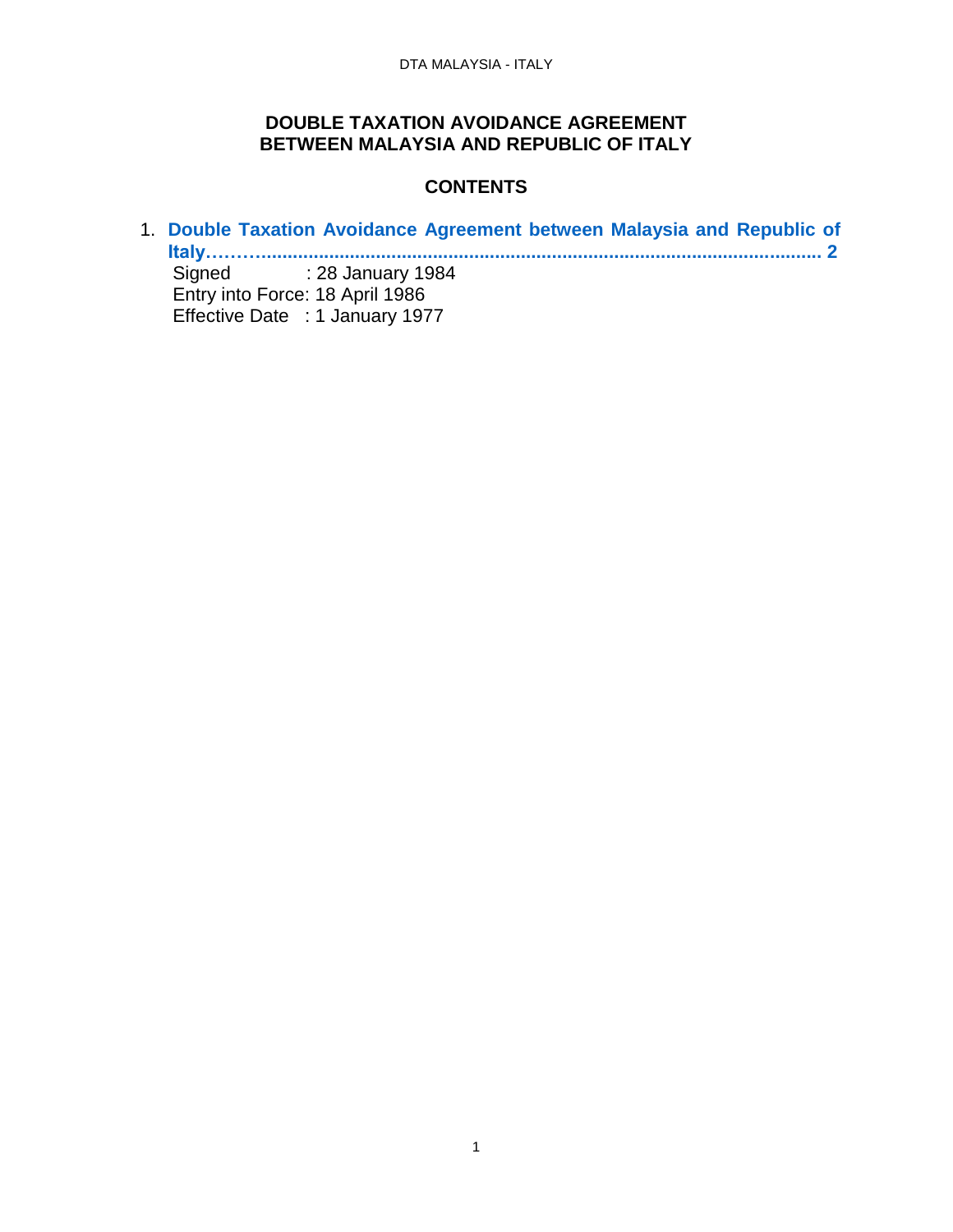P.U. ((A) 167/1984 Signed: 28 January 1984 Effective Date: 1 January 1977

#### **AGREEMENT BETWEEN THE GOVERNMENT OF MALAYSIA AND THE GOVERNMENT OF THE REPUBLIC OF ITALY FOR THE AVOIDANCE OF DOUBLE TAXATION AND THE PREVENTION OF FISCAL EVASION WITH RESPECT TO TAXES ON INCOME**

The Government of Malaysia and the Government of the Republic of Italy desiring to conclude an Agreement for the avoidance of double taxation and the prevention of fiscal evasion with respect to taxes on income, have agreed as follows:

## Article 1 **PERSONAL SCOPE**

The Agreement shall apply to persons who are residents of one or both of the Contracting States.

#### Article 2 **TAXES COVERED**

- 1. The taxes which are the subject of this Agreement are:
	- (a) in the case of Italy:
		- the personal income tax (l'imposta sul reddito delle persone fisiche);
		- the corporate income tax (l'imposta sul reddito delle persone giuridiche); even if they are collected by withholding taxes at the source;

(hereinafter referred to as "Italian tax").

- (b) in the case of Malaysia:
	- income tax and excess profit tax;
	- supplementary income taxes, that is, tin profits tax, development tax and timber profits tax; and
	- petroleum income tax;

(hereinafter referred to as "Malaysian tax").

2. This Agreement shall also apply to any identical or substantially similar taxes which are imposed after the date of signature of this Agreement in addition to, or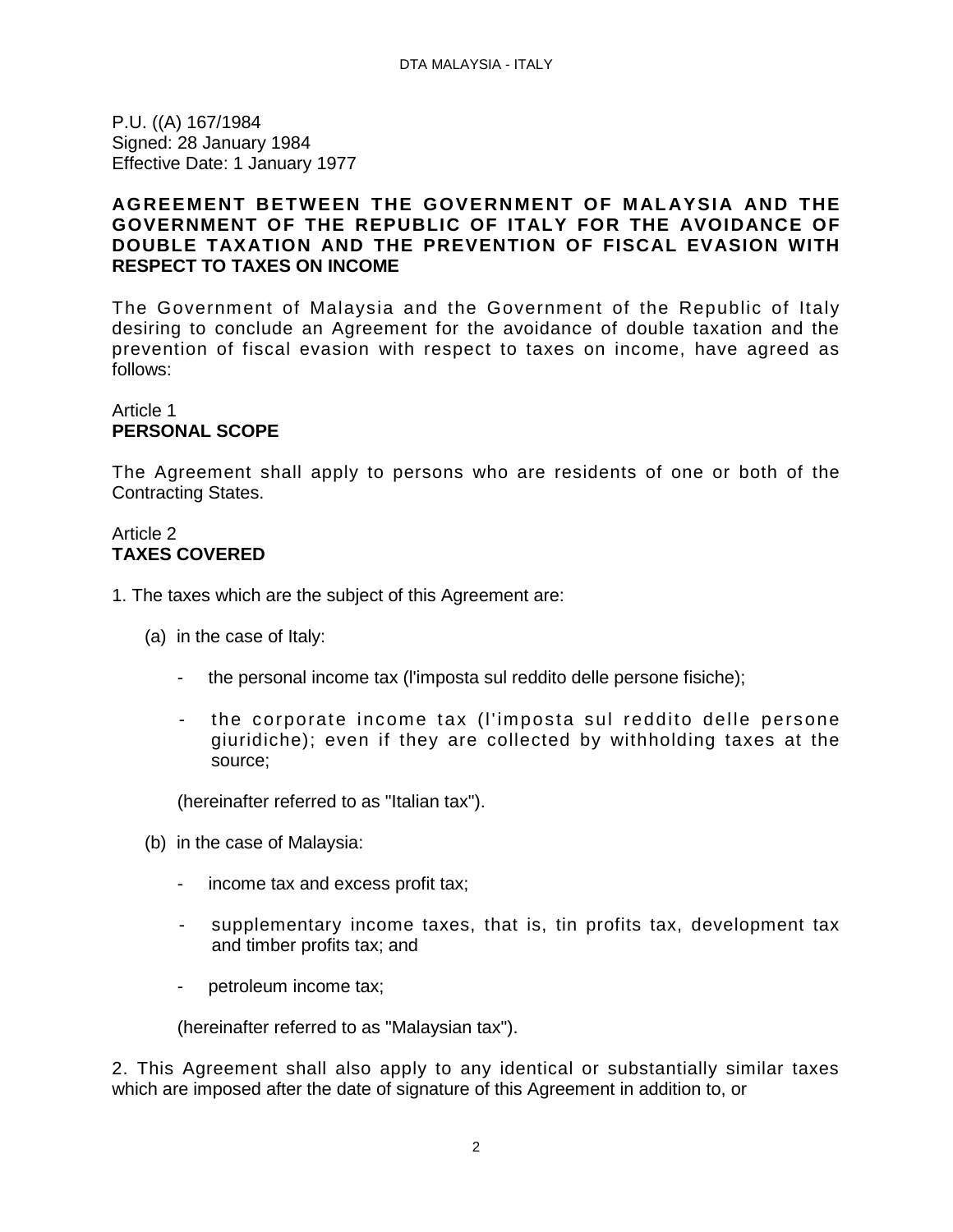in place of, the existing taxes. The competent authorities of the Contracting States shall notify each other of any significant changes which have been made in their respective taxation laws.

#### Article 3 **GENERAL DEFINITIONS**

1. In this Agreement, unless the context otherwise requires:

- (a) the term "Malaysia" means the Federation of Malaysia and includes any area adjacent to the territorial waters of Malaysia which has been or may hereafter be designated under the laws of Malaysia concerning the Continental Shelf as an area within which the rights of Malaysia with respect to the sea bed and sub-soil and their natural resources may be exercised;
- (b) the term "Italy" means the Republic of Italy and includes the areas beyond the territorial sea of Italy and in particular the sea bed and subsoil adjacent to the territories of the peninsula and of the Italian islands and situated beyond the territorial sea up to the limits prescribed by the Italian laws to permit the exploration and exploitation of natural resources of the said areas;
- (c) the terms "a Contracting State" and "the other Contracting State" mean Italy or Malaysia as the context requires;
- (d) the term "person" shall have the meaning assigned to it in the taxation laws of the respective Contracting States;
- (e) the term "company" means any body corporate or any entity which is treated as a body corporate in the taxation laws of the respective Contracting States;
- (f) the terms "tax" means Malaysian tax or Italian tax, as the context requires:
- (g) the terms "enterprise of a Contracting State" and "enterprise of the other Contracting State" mean respectively an enterprise carried on by a resident of a Contracting State and an enterprise carried on by a resident of the other Contracting State;
- (h) the term "international traffic" means any transport by a ship or aircraft operated by an enterprise which has its place of effective management in a Contracting State, except when the ship or aircraft is operated solely between places in the other Contracting State;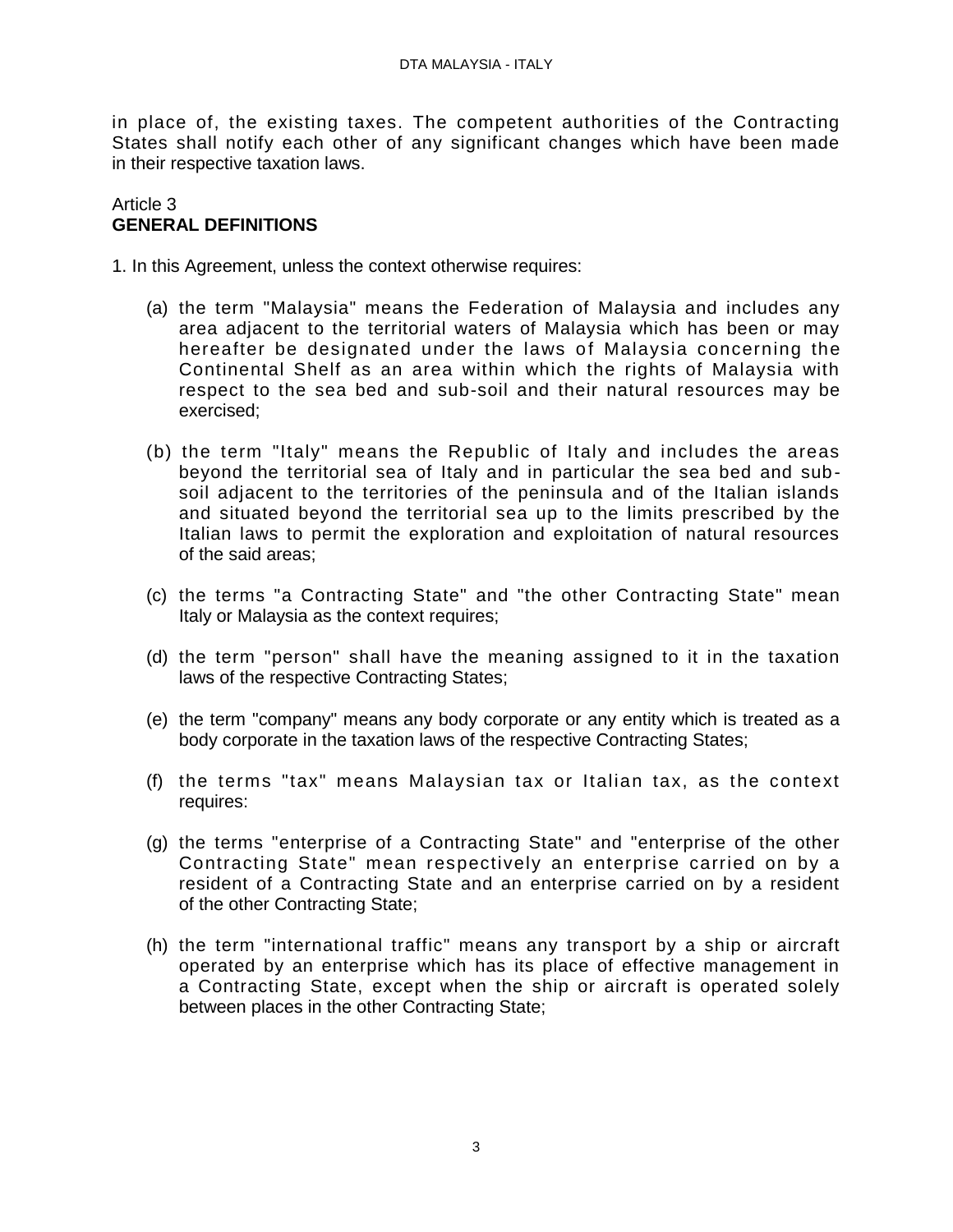- (i) the term "national" means
	- (1) any individual possessing the nationality or citizenship of a Contracting State;
	- (2) any legal person, partnership, association and other entity deriving its status as such from the law in force in a Contracting State;
- (j) the term "competent authority" means
	- (1) in the case of Italy, the Ministry of Finance;
	- (2) in the case of Malaysia, the Minister of Finance or his authorised representative.

2. As regards the application of the Agreement by a Contracting State any term not otherwise defined shall, unless the context otherwise requires, have the meaning which it has under the laws of that Contracting State relating to the taxes which are the subject of the Agreement.

#### Article 4 **FISCAL DOMICILE**

1. For the purposes of this Agreement, the term "resident of a Contracting State" means:

- (a) in the case of Italy, a person who is resident in Italy for the purposes of Italian tax; or
- (b) in the case of Malaysia, a person who is resident in Malaysia for the purposes of Malaysian tax.

2. Where by reason of the provisions of paragraph 1 an individual is a resident of both Contracting States, then his status shall be determined as follows:

- (a) he shall be deemed to be a resident of the Contracting State in which he has a permanent home available to him. If he has a permanent home available to him in both Contracting States he shall be deemed to be a resident of the Contracting State with which his personal and economic relations are closer (centre of vital interest);
- (b) if the Contracting State in which he has his centre of vital interest cannot be determined or if he has not a permanent home available to him in either Contracting State, he shall be deemed to be a resident of the Contracting State in which he has an habitual abode;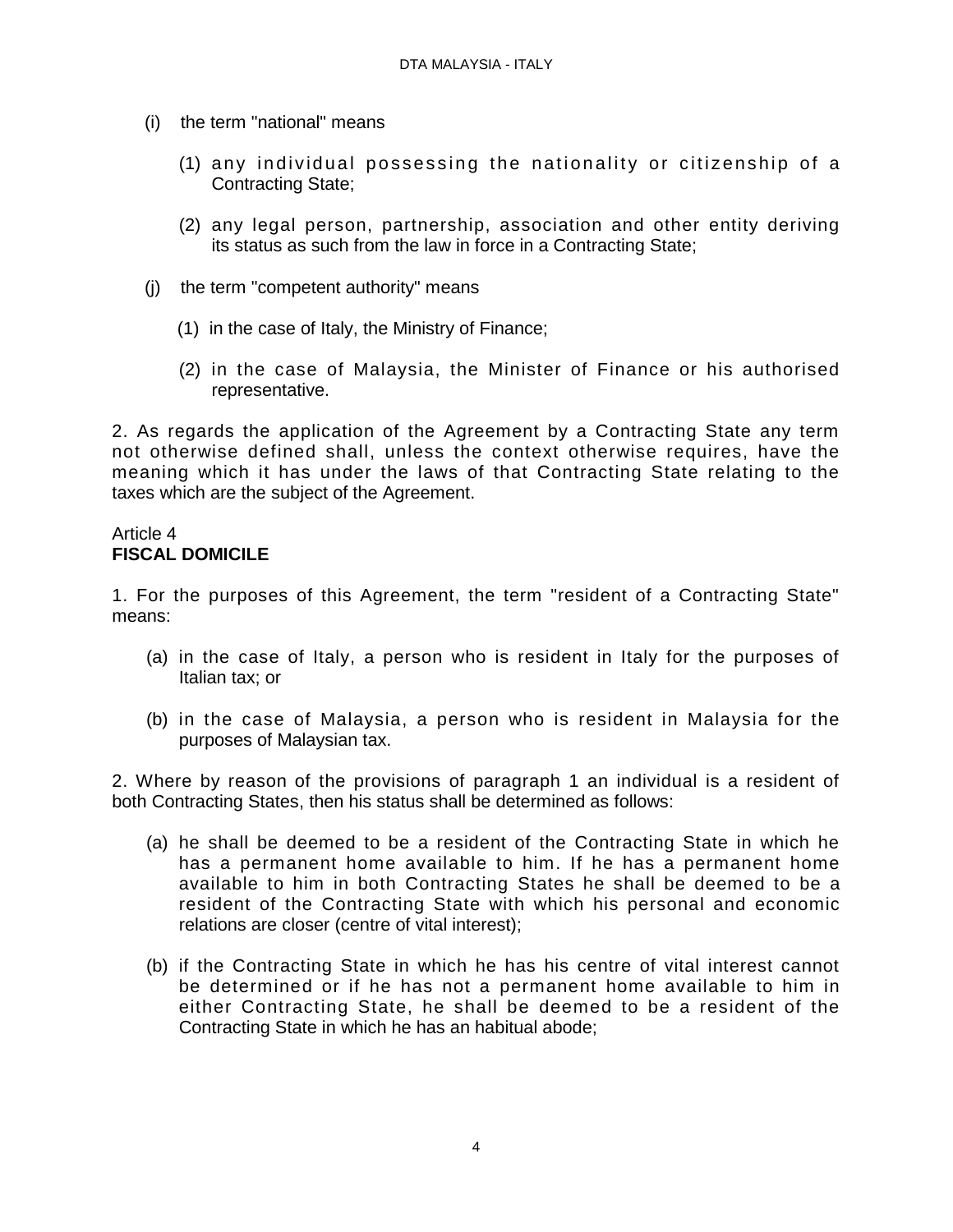- (c) if he has an habitual abode in both Contracting States or in neither of them, he shall be deemed to be a resident of the Contracting State of which he is a national;
- (d) if he is a national of both Contracting States or of neither of them, the competent authorities of the Contracting States shall settle the question by mutual agreement.

3. Where by reason of the provisions of paragraph 1 a person other than an individual is a resident of both Contracting States, then it shall be deemed to be a resident of the Contracting State in which its place of effective management is situated.

## Article 5 **PERMANENT ESTABLISHMENT**

1. For the purpose of this Agreement. the term "permanent establishment" means a fixed place of business in which the business of the enterprise is wholly or partly carried on.

- 2. The term "permanent establishment" shall include especially :
	- (a) a place of management;
	- (b) a branch;
	- (c) an office;
	- (d) a factory;
	- (e) a workshop;
	- (f) a farm or plantation;
	- (g) a mine, oil or gas well, quarry or other place of extraction of natural resources including timber or other forest produce;
	- (h) a building site or construction, installation or assembly project which exists for more than six months.
- 3. The term "permanent establishment" shall not be deemed to include:
	- (a) the use of facilities solely for the purpose of storage, display or delivery of goods or merchandise belonging to the enterprise;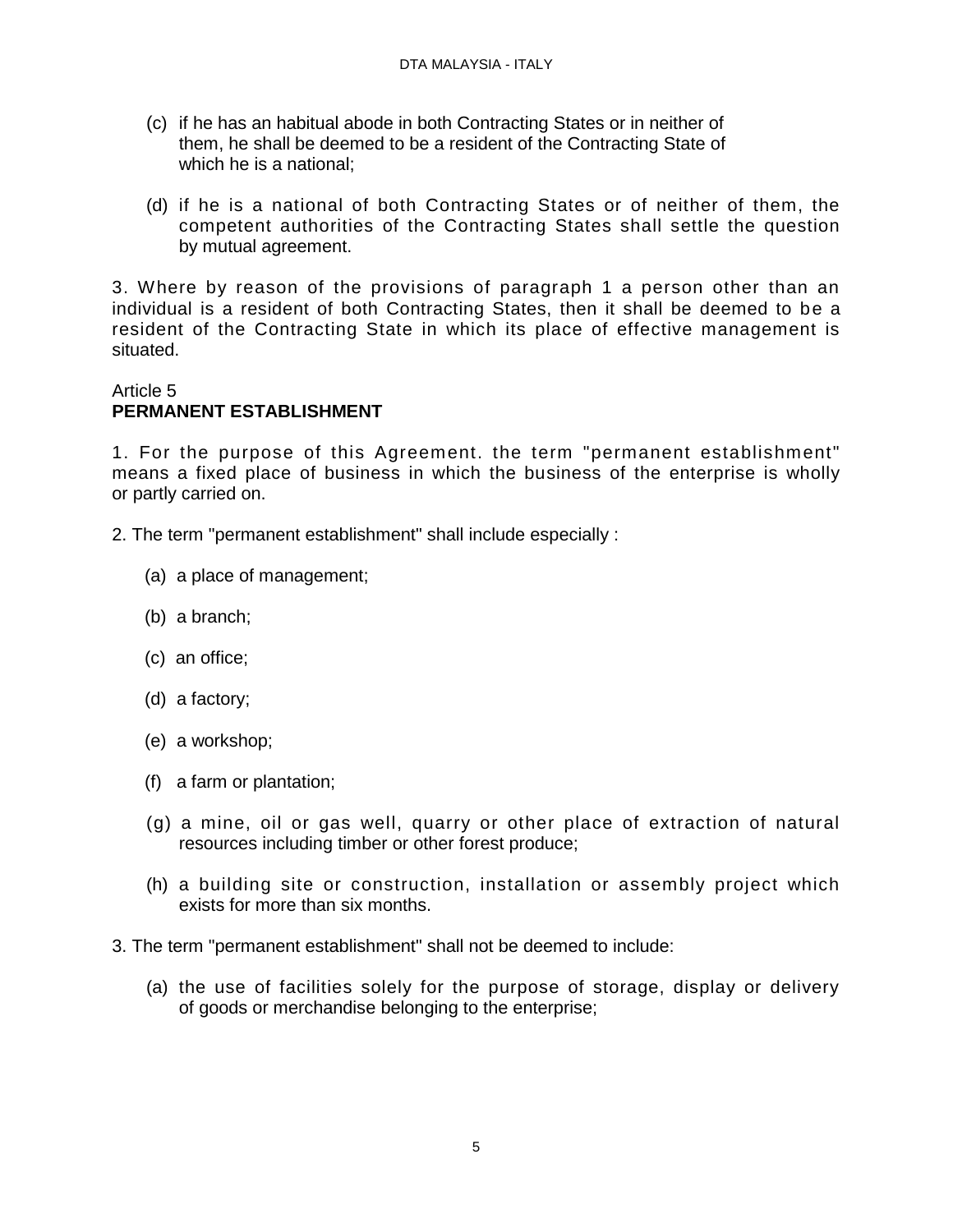- (b) the maintenance of a stock of goods or merchandise belonging to the enterprise solely for the purpose of storage, display or delivery;
- (c) the maintenance of a stock of goods or merchandise belonging to the enterprise solely for the purpose of processing by another enterprise;
- (d) the maintenance of fixed place of business solely for the purpose of purchasing goods or merchandise, or for collecting information, for the enterprise;
- (e) the maintenance of a fixed place of business solely for the purpose of advertising, for the supply of information, for scientific research or for similar activities which have a preparatory or auxiliary character, for the enterprise.

4. An enterprise of a Contracting State shall be deemed to have a permanent establishment in the other Contracting State if it carries on supervisory activities in that other State for more than six months in connection with a construction, installation or assembly project which is being undertaken in that other State.

5. A person acting in a Contracting State on behalf of an enterprise of the other Contracting State -- other than an agent of an independent status to whom paragraph 6 applies -- shall be deemed to be a permanent establishment in the first-mentioned State, if:

- (a) he has and habitually exercises in the first-mentioned State an authority to conclude contracts on behalf of the enterprise, unless his activities are limited to the purchase of goods or merchandise for that enterprise;
- (b) he has no such authority, but maintains in the first-mentioned State a stock of goods or merchandise from which he regularly delivers goods or merchandise on behalf of the enterprise.

6. An enterprise of a Contracting State shall not be deemed to have a permanent establishment in the other Contracting State merely because it carries on business in that other State through a broker, general commission agent or any other agent of an independent status, where such persons are acting in the ordinary course of their business.

7. The fact that a company which is a resident of a Contracting State controls or is controlled by a company which is a resident of the other Contracting State or which carries on business in that other State (whether through a permanent establishment or otherwise) shall not of itself constitute either company a permanent establishment of the other.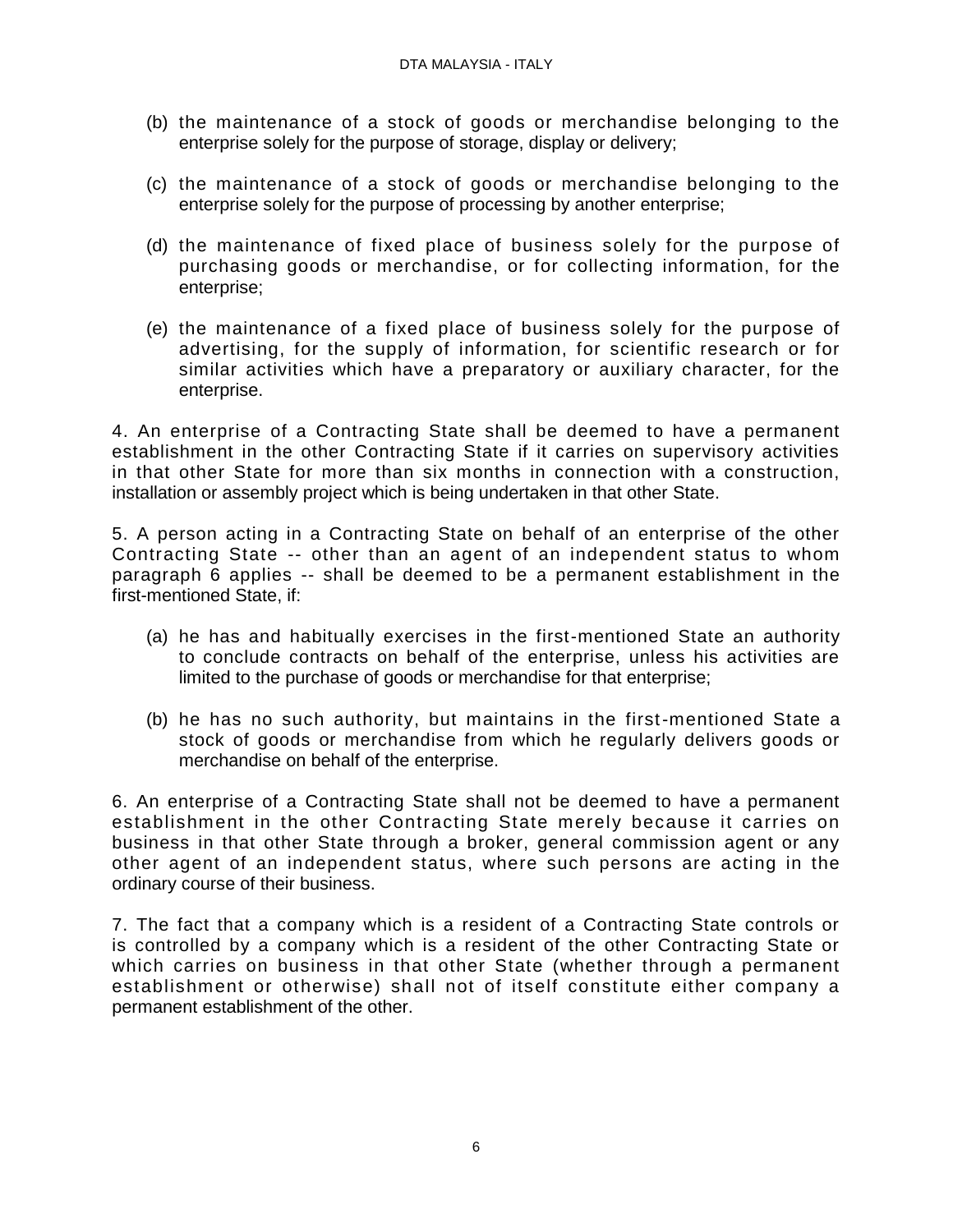## Article 6 **INCOME FROM IMMOVABLE PROPERTY**

1. Income from immovable property may be taxed in the Contracting State in which such property is situated.

2. The term "immovable property" shall be defined in accordance with the law of the Contracting State in which the property is situated. The term shall in any case include property accessory to immovable property, livestock and equipment used in agriculture and forestry, rights to which the provisions of general law respecting landed property apply. The term shall also include usufruct of immovable property and rights to variable or fixed payments as consideration for the working of, or the right to work, mineral deposits, oil or gas wells, quarries and other places of extraction of natural resources or of timber or other forest produce. Ships, boats and aircraft shall not be regarded as immovable property.

3. The provisions of paragraph I shall apply to income derived from the direct use, letting or use in any other form of immovable property.

4. The provisions of paragraphs 1 and 3 shall apply also to the income from the immovable property of an enterprise and to income from immovable property used for the performance of professional services.

## Article 7 **BUSINESS INCOME**

1. The income of an enterprise of a Contracting State shall be taxable only in that State, unless the enterprise carries on business in the other Contracting State through a permanent establishment situated therein. If the enterprise carries on business as aforesaid, the income of the enterprise may be taxed in that other State but only so much of that income as is attributable to that permanent establishment.

2. Subject to the provisions of paragraph 3, where an enterprise of a Contracting State carries on business in the other Contracting State through a permanent establishment situated therein, there shall in each Contracting State be attributed to that permanent establishment the income which it might be expected to make if it were a distinct and separate enterprise engaged in the same or similar activities under the same or similar conditions and dealing wholly independently with the enterprise of which it is a permanent establishment.

3. In the determination of the profits of a permanent establishment, there shall be allowed as deductions expenses which are incurred for the purposes of the permanent establishment including executive and general administrative expenses so incurred, whether in the State in which the permanent establishment is situated or elsewhere.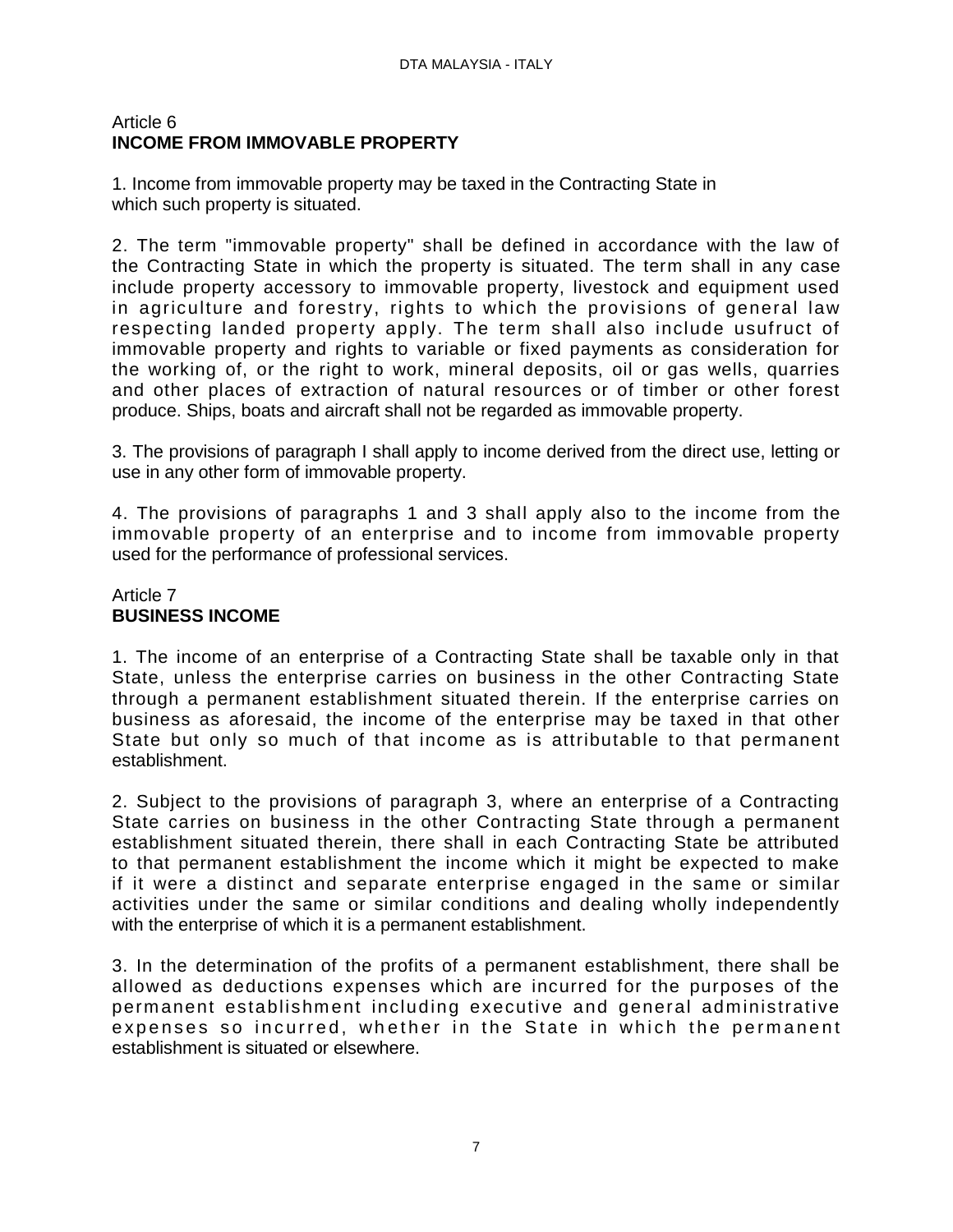4. No income shall be attributed to a permanent establishment by reason of the mere purchase by that permanent establishment of goods or merchandise for the enterprise.

5. For the purposes of the preceding paragraphs, the income to be attributed to the permanent establishment shall be determined by the same method year by year unless there is good and sufficient reason to the contrary.

6. Where income includes any items of income which is dealt with separately in another Article of this Agreement, the provisions of that other Article shall not be affected by the provisions of this Article.

### Article 8 **SHIPPING AND AIR TRANSPORT**

1. Income of an enterprise from the operation of ship or aircraft in international traffic shall be taxable only in the place of effective management of the enterprise is situated.

2. The provisions of paragraph 1 shall also apply to income derived from the participation in a pool, a joint business or in an international operating agency.

## Article 9 **ASSOCIATED ENTERPRISES**

Where--

(a) an enterprise of a Contracting State participates directly or indirectly in the management, control or capital of an enterprise of the other Contracting State, or

(b) the same persons participate directly or indirectly in the management, control or capital of an enterprise of a Contracting State and an enterprise of the other Contracting State, and in either case conditions are made or imposed between the two enterprises in their commercial or financial relations which differ from those which would be made between independent enterprises, then any income or profits which would, but for those conditions, have accrued to one of the enterprises, but, by reason of these conditions, have not so accrued, may be included in the income or profits of that enterprise and taxed accordingly.

### Article 10 **DIVIDENDS**

1. Dividends paid by a company which is a resident of a Contracting State to a resident of the other Contracting State may be, taxed in that other State.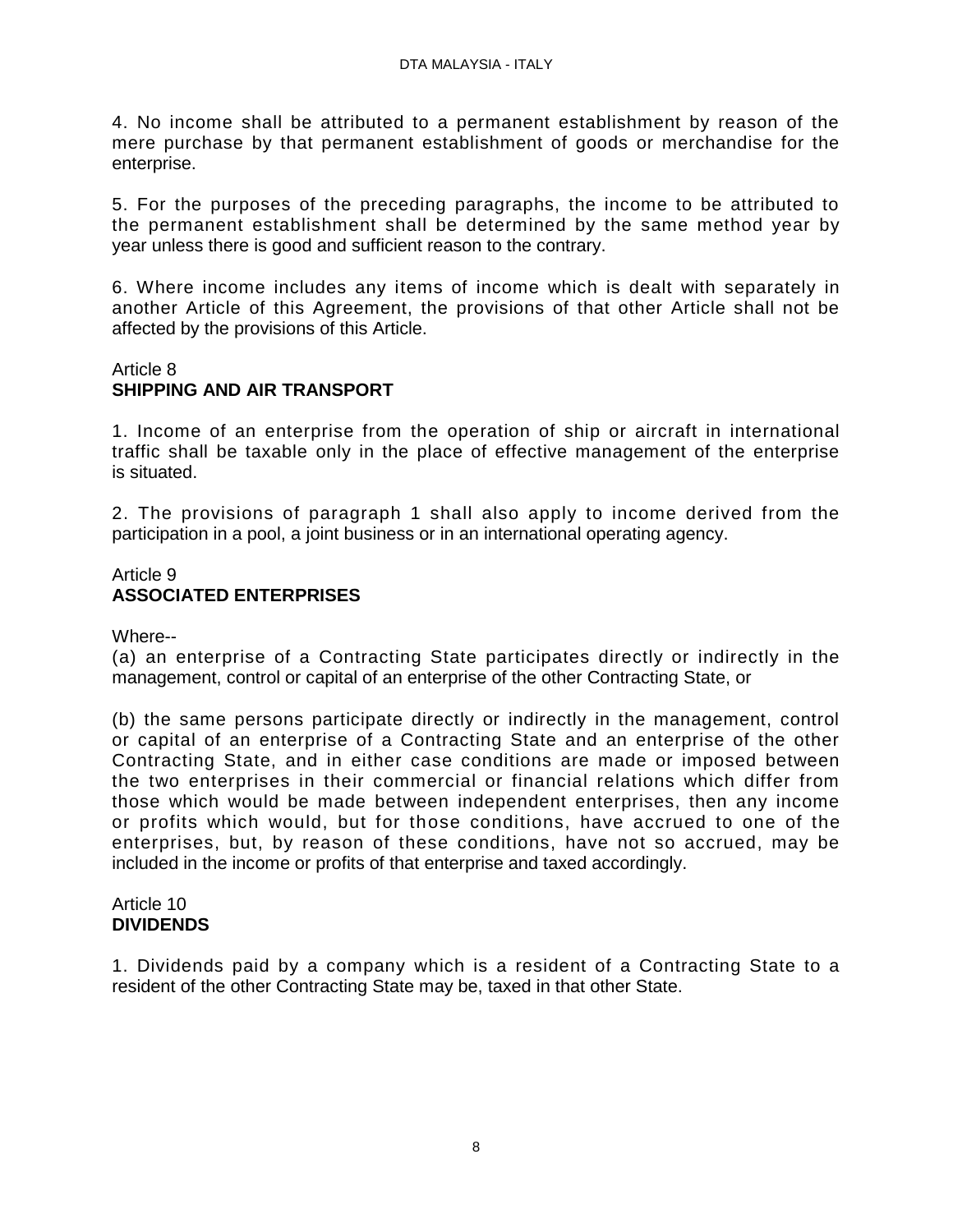2. Dividends paid by a company which is a resident of Italy to a resident of Malaysia may be taxed in Italy, and according to the law of Italy, but if the recipient is the beneficial owner of the dividends the tax so charged shall not exceed 10 per cent of the gross amount of the dividends.

3. Dividends paid by a company which is a resident of Malaysia to a resident of Italy who is the beneficial owner and is subject to Italian tax in respect thereof shall be exempt from any tax in Malaysia which is chargeable on dividends in addition to the tax chargeable in respect of the income of the company:

Provided that nothing in this paragraph shall affect the provisions of the Malaysian law under which the tax in respect of a dividend paid by a company resident in Malaysia from which Malaysian tax has been, or has been deemed to be, deducted may be adjusted by reference to the rate of tax appropriate to the Malaysian year of assessment immediately following that in which the dividend was paid.

4. If after the date of signature of the Agreement the system of taxation in Malaysia applicable to the income and distributions of companies is altered by the introduction of corporation tax (for which no credit is given to the shareholders) and a further dividend tax, then the Malaysian tax chargeable on dividends paid to a resident of Italy shall not exceed 10 per cent of the gross amount of the dividends.

5. Nothing in the foregoing paragraphs of this Article shall affect the taxation of the company in respect of the profits out of which the dividends are paid.

6. The term "dividends" as used in this Article means income from shares, "jouissance" shares or "jouissance" rights, mining shares, founders' shares or other rights, not being debt-claims, participating in profits or income, as well as income from other corporate rights assimilated to income from shares by the taxation law of the Contracting State of which the company making the distribution is a resident.

7. The provisions of paragraphs 1, 2, 3 and 4 of this Article shall not apply if the recipient of the dividends, being a resident of a Contracting State, has in the other Contracting State, in which the company paying the dividends is resident, a permanent establishment with which the holding by virtue of which the dividends are paid is effectively connected. In such a case, the dividends are taxable in that other State according to its own law.

8. Where a company which is a resident of a Contracting State derives profits or income from the other Contracting State, that other State shall not impose any tax on the dividends paid by the company, except insofar as such dividends are paid to a resident of the other State or insofar as the holding in respect of which the dividends are paid is effectively connected with a permanent establishment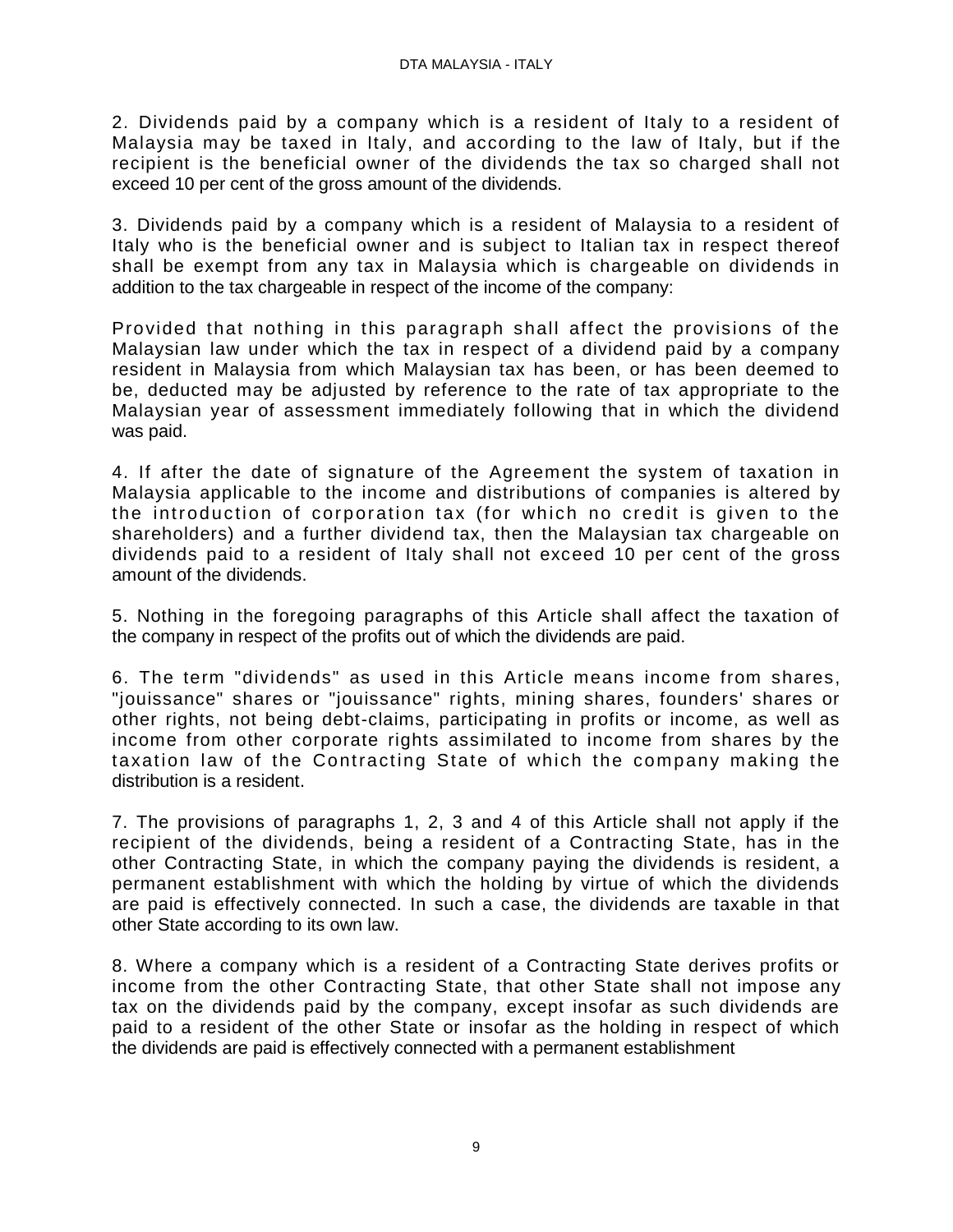situated in that other State, or subject the company's undistributed profits to a tax on undistributed profits, even if the dividends paid or the undistributed profits consist wholly or partly or profits or income arising in such other State.

#### Article 11 **INTEREST**

1. Interest arising in a Contracting State and paid to a resident of the other Contracting State may be taxed in that other State.

2. However, such interest may be taxed in the Contracting State in which it arises, and according to the law of that State, but if the recipient is the beneficial owner of the interest, the tax so charged shall not exceed 15 per cent of the gross amount of the interest.

3. Notwithstanding the provisions of paragraph 2 of this Article, interest paid to a resident of Italy shall be exempt from Malaysian tax if the loan or other indebtedness in respect of which the interest is paid is an approved loan or a long-term loan.

4. Notwithstanding the provisions of paragraph 2, interest arising in a Contracting State shall be exempt from tax in that State if the interest is paid to the Government of the other Contracting State or local authority or any agency or instrumentality (including a financial institution) in respect of loans made in application of an agreement concluded between the Government of the Contracting States.

5. The term "interest" as used in this Article means income from Government securities, bonds or debentures, whether or not secured by mortgage and whether or not carrying a right to participate in profits, and debt claims of every kind as well as all other income assimilated to income from money lent by the taxation law of the State in which the income arises.

6. The provisions of paragraphs 1, 2 and 3 shall not apply if the recipient of the interest, being a resident of a Contracting State, carries on in the other Contracting State in which the interest arises a trade or business through a permanent establishment situated therein and the debt-claim in respect of which the interest is paid is effectively connected with such permanent establishment. In such a case, the interest is taxable in that other State according to its own law.

7. Interest shall be deemed to arise in a Contracting State when the payer is that State itself, a political or an administrative sub-division, a local authority or statutory body thereof or a resident of that State. Where, however, the person paying the interest, whether he is a resident of a Contracting State or not, has in a Contracting State a permanent establishment in connection with which the indebtedness on which the interest is paid was incurred, and such interest is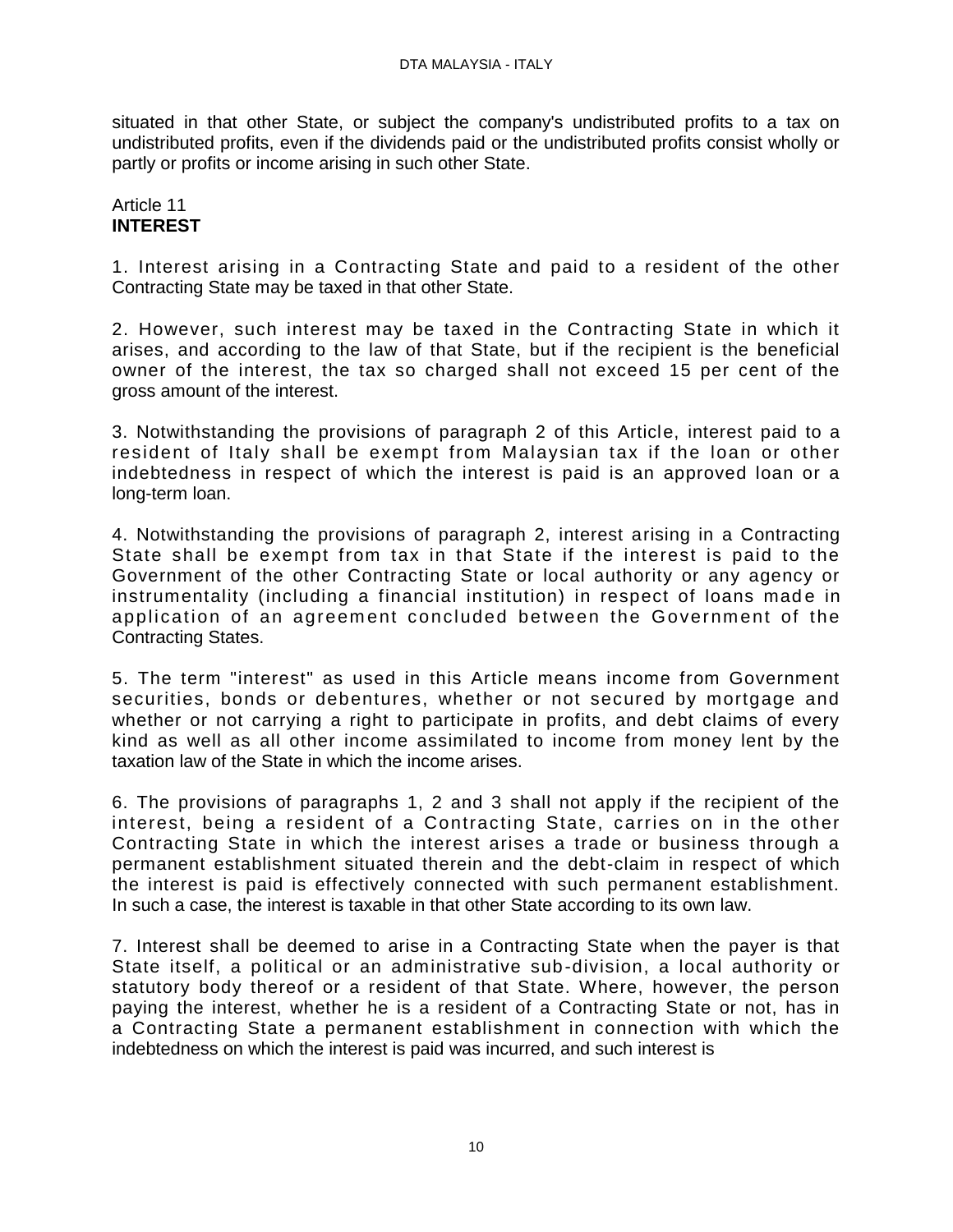borne by such permanent establishment, then such interest shall be deemed to arise in the State in which the permanent establishment is situated.

8. Where, owing to a special relationship between the payer and the recipient or between both of them and some other person, the amount of the interest paid, having regard to the debt-claim for which it is paid, exceeds the amount which would have been agreed upon by the payer and the recipient in the absence of such relationship, the provisions of this Article shall apply only to the last mentioned amount. In that case, the excess part of the payments shall remain taxable according to the law of each Contracting State, due regard being had to the other provisions of this Agreement.

## Article 12 **ROYALTIES**

1. Royalties arising in a Contracting State and paid to a resident of the other Contracting State may be taxed in that other State.

2. However, such royalties may be taxed in the Contracting State in which they arise, and according to the law of that State, but if the recipient is the beneficial owner of the royalties, the tax so charged shall not exceed 15 per cent of the gross amount of the royalties.

3. Notwithstanding the provisions of paragraph 2, approved industrial royalties derived from Malaysia by a resident of Italy who is the beneficial owner thereof shall be exempt from Malaysian tax.

4. The term "royalties" as used in this Article means payments of any kind received as a consideration for the use of, or the right to use, any copyright of literary, artistic or scientific work, patent, trade mark, design or model, plan, secret formula or process, or for the use of, or the right to use, industrial, commercial or scientific equipment, or for information concerning industrial, commercial or scientific experience. The term, however, does not include any royalty or other amount paid in respect of motion picture films or of tapes for radio or television broadcasting.

5. The provisions of paragraphs 1, 2 and 3 of this Article shall not apply if the recipient of the royalties, being a resident of a Contracting State, has in the other Contracting State in which the royalties arise a permanent establishment with which the right or property giving rise to the royalties is effectively connected. In such a case, the royalties are taxable in that other State according to its own law.

6. Royalties shall be deemed to arise in a Contracting State when the payer is that State itself, a political or an administrative subdivision, a local authority or statutory body thereof or a resident of a Contracting State or not, has in a Contracting State a permanent establishment in connection with which the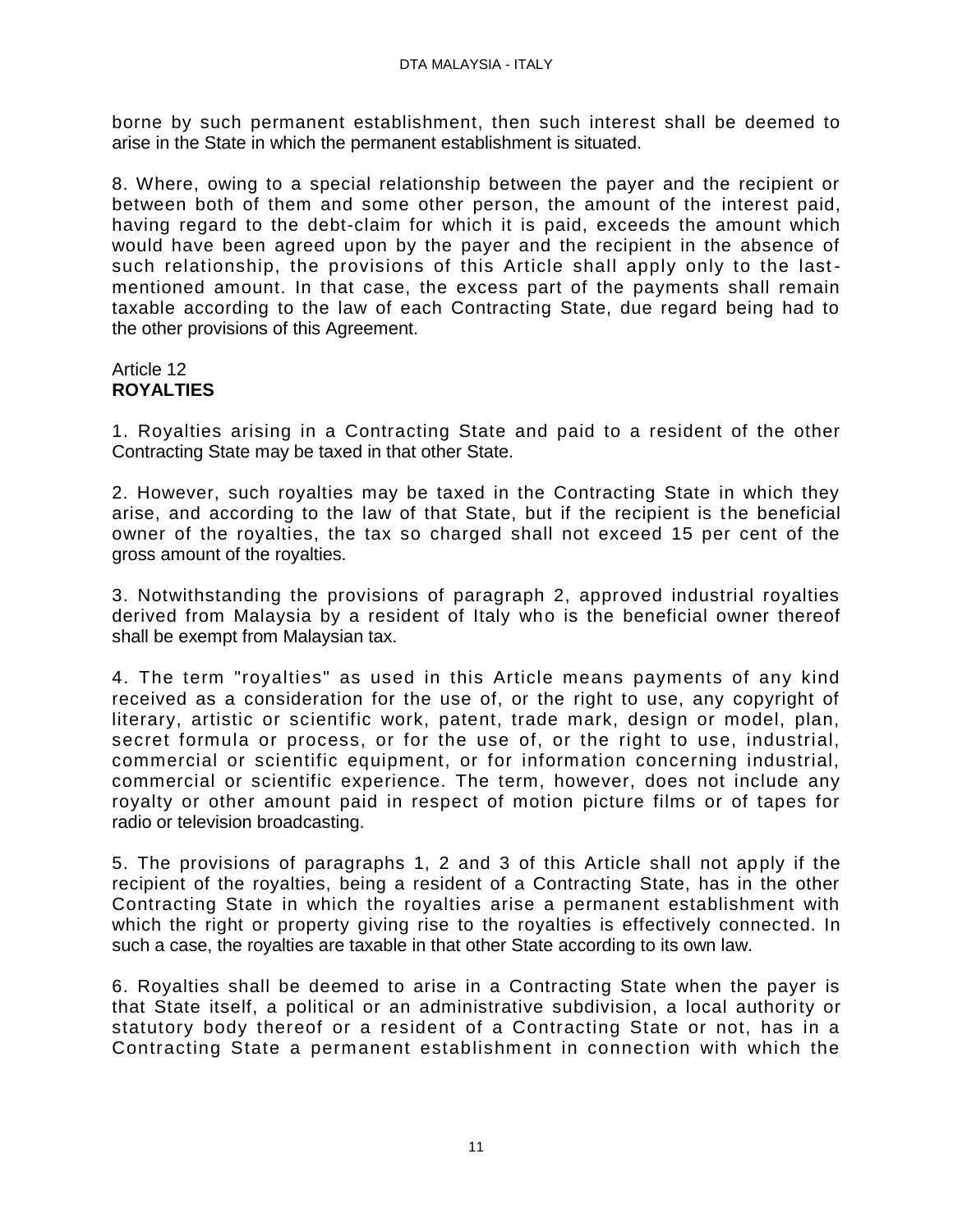liability to pay the royalties was incurred, and such royalties are borne by such permanent establishment, then such royalties shall be deemed to arise in the State in which the permanent establishment is situated.

7. Where, owing to a special relationship between the payer and the recipient or between both of them and some other person, the amount of the royalties paid, having regard to the use, right or information for which they are paid, exceeds the amount which would have been agreed upon by the payer and the recipient in the absence of such relationship, the provisions of this Article shall apply only to the last-mentioned amount. In that case, the excess part of the payments shall remain taxable according to the law of each Contracting State, due regard being had to the other provisions of this Agreement.

# Article 13 **CAPITAL GAINS**

1. Gains from the alienation of immovable property, as defined in paragraph 2 of Article 6, may be taxed in the Contracting State in which such property is situated.

2. Gains from the alienation of movable property forming part of the business property of a permanent establishment which an enterprise of a Contracting State has in the other Contracting State including such gains from the alienation of such a permanent establishment (alone or together with the whole enterprise) may be taxed in the other State. However, gains from the alienation of ships or aircraft operated in international traffic or movable property pertaining to the operation of such ships or aircraft shall be taxable only in the Contracting State in which the place of effective management of the enterprise is situated.

3. Gains from the alienation of any property other than those mentioned in paragraphs 1 and 2, shall be taxable only in the Contracting State of which the alienator is a resident.

# Article 14 **PERSONAL SERVICES**

1. Subject to the provisions of Article 15, 17, 18, 19 and 20, salaries, wages and other sim ilar rem uneration or income in respect of personal (including professional) services derived by an individual who is a resident of a Contracting State, shall be taxable only in that State unless the services are performed in the other Contracting State. If the services are so performed, such remuneration or income as is derived therefrom may be taxed in that other State.

2. Notwithstanding the provisions of paragraph 1, remuneration or income derived by an individual who is a resident of a Contracting State in respect of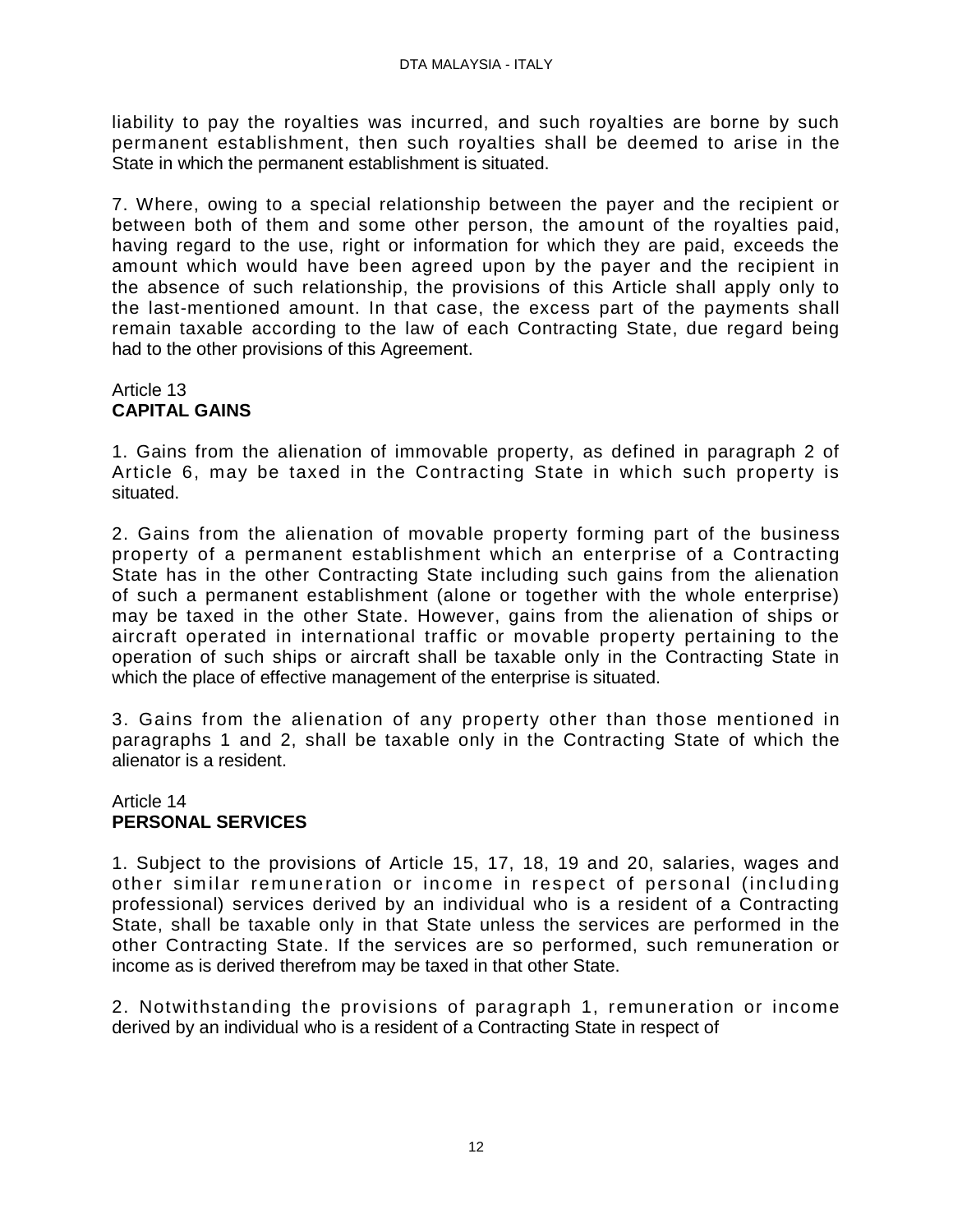personal (including professional) services performed in the other Contracting State shall be taxableonly in the first-mentioned State if:

- (a) the recipient is present in the other State for a period or periods not exceeding in the aggregate 183 days in a calendar year, and
- (b) the remuneration or income is paid by, or on behalf of, a person who is not a resident of the other State, and
- (c) the remuneration or income is not borne by a permanent establishment which that person has in the other State.

3. Notwithstanding the preceding provisions of this Article, remuneration in respect of an employment exercised aboard a ship or aircraft operated in international traffic, shall be taxed only in the Contracting State in which the place of effective management of the enterprise is situated.

## Article 15 **DIRECTORS' FEES**

Notwithstanding the provisions of Article 14, directors' fees and similar payments derived by a resident of a Contracting State in his capacity as a member of the board of directors of a company which is a resident of the other Contracting State may be taxed in that other State.

### Article 16 **ARTISTES AND ATHLETES**

1. Notwithstanding the provisions of Article 14, income derived by entertainers, such as theatre, motion picture, radio or television artistes, and musicians, and by athletes, from their personal activities as such may be taxed in the Contracting State in which these activities are exercised.

2. Where income in respect of personal activities as such of an entertainer or athlete accrues not to that entertainer or athlete himself but to another person that income may, notwithstanding the provisions of Articles 7 and 14, be taxed in the Contracting State in which the activities of the entertainer or athlete are exercised.

3. The provisions of paragraphs 1 and 2 shall not apply to remuneration of profits derived from activities exercised in a Contracting State if the visit to that State is directly or indirectly supported wholly or substantially from the public funds of the other Contracting State, a political or an administrative subdivision, a local authority or statutory body thereof.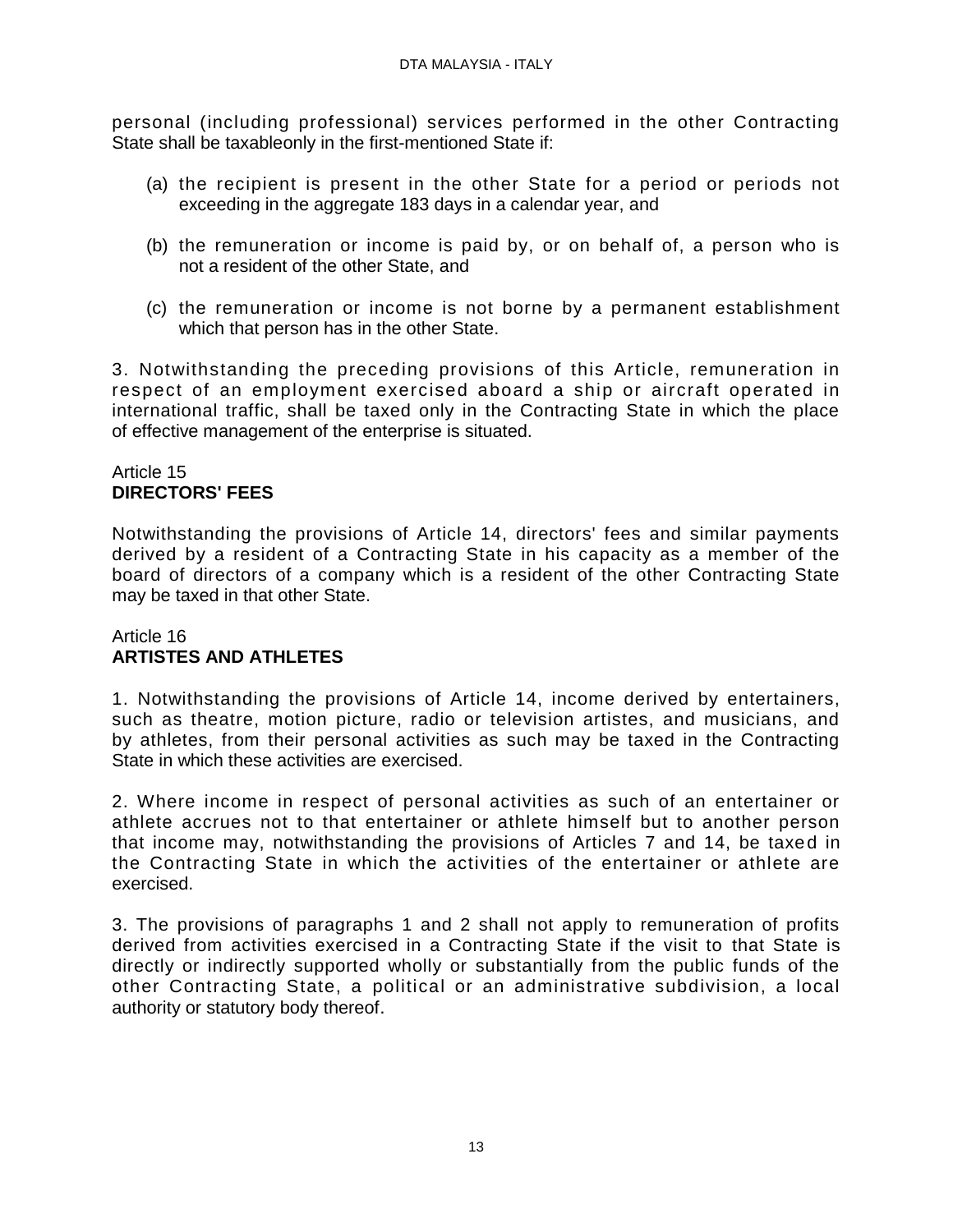## Article 17 **PENSIONS**

Subject to the provisions of paragraph 2 of Article 18, pensions and other similar remuneration paid to a resident of a Contracting State in consideration of past employment shall be taxable only in that State.

## Article 18 **GOVERNMENTAL FUNCTIONS**

1. (a) Remuneration, other than a pension, paid by a Contracting State or a political or an administrative subdivision or a local authority thereof to any individual in respect of services rendered to that State or sub-division or local authority thereof shall be taxable only in that State.

(b) However, such remuneration shall be taxable only in the other Contracting State if the services are rendered in that State and the recipient is a resident of that other State who:

- (i) is a national of that State; or
- (ii) did not become a resident of that State solely for the purpose of performing the services.

2. Any pension paid by, or out of funds created by, a Contracting State or a political or an administrative subdivision or a local authority thereof to any individual in respect of services rendered to that State or sub-division or local authority thereof shall be taxable only in that State unless the individual is a national of, and a resident of the other Contracting State.

3. The provisions of Articles 14, 15 and 17 shall apply to remuneration or pensions in respect of services rendered in connection with any trade or business carried on by a Contracting State or a political or an administrative subdivision or a local authority thereof.

#### Article 19 **PROFESSORS AND TEACHERS**

An individual who, at the invitation of a university, college, school or other similar recognised educational institution in a Contracting State, visits that State for a period not exceeding two years solely for the purpose of teaching or conducting research or both at such educational institution and who is, or was immediately before that visit, a resident of the other Contracting State on any remuneration for such teaching or research in respect of which he is subject to tax in the other State.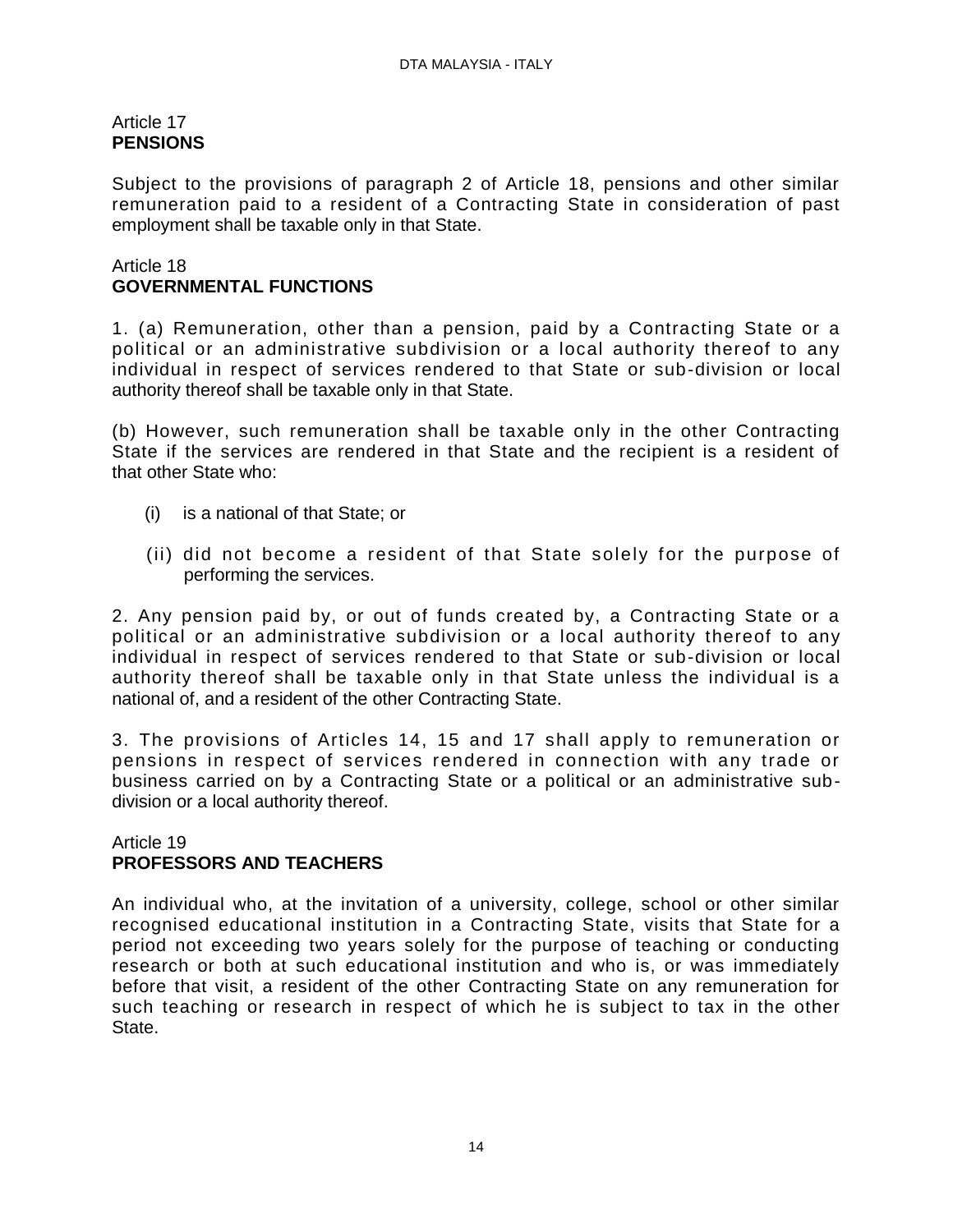### Article 20 **STUDENTS AND BUSINESS APPRENTICES**

An individual who is a resident in a Contracting State and is temporarily present in the other Contracting State solely:

- (a) as a student at a university, college, or school in the other State,
- (b) as a business or technical apprentice, or
- (c) as the recipient of a grant, allowance or award for the primary purpose of study or research from a religious, charitable, scientific or educational organization shall not be taxed in the other Contracting State in respect of remittances from abroad for the purposes of his maintenance, education or training or in respect of a scholarship grant. The same shall apply to any amount representing remuneration for services rendered in that other State, provided that such services are in connection with his studies or practical training or are necessary for the purpose of his maintenance for a period of time which is reasonably required to conclude his training or studies in that other State.

#### Article 21 **OTHER INCOME**

Item of income of a resident of a Contracting State which are not expressly mentioned in the foregoing Articles of this Agreement may be taxed in both Contracting State.

## Article 22 **METHOD FOR ELIMINATION OF DOUBLE TAXATION**

1. It is agreed that double taxation shall be avoided in accordance with the following paragraphs of this Article.

2. If a resident of Italy owns items of income which are taxable in Malaysia, Italy, in determining its income taxes specified in Article 2 of this Agreement, may include in the basis upon which such taxes are imposed the said items of income, unless specific provisions of this Agreement otherwise provide.

In such a case, Italy shall deduct from the taxes so calculated the Malaysian tax on income, but in an amount not exceeding that proportion of the aforesaid Italian tax which such items of income bear to the entire income. On the contrary, no deduction shall be granted if the item of income is subjected in Italy to a final withholding tax by request of the recipient of the said income in accordance with the Italian law.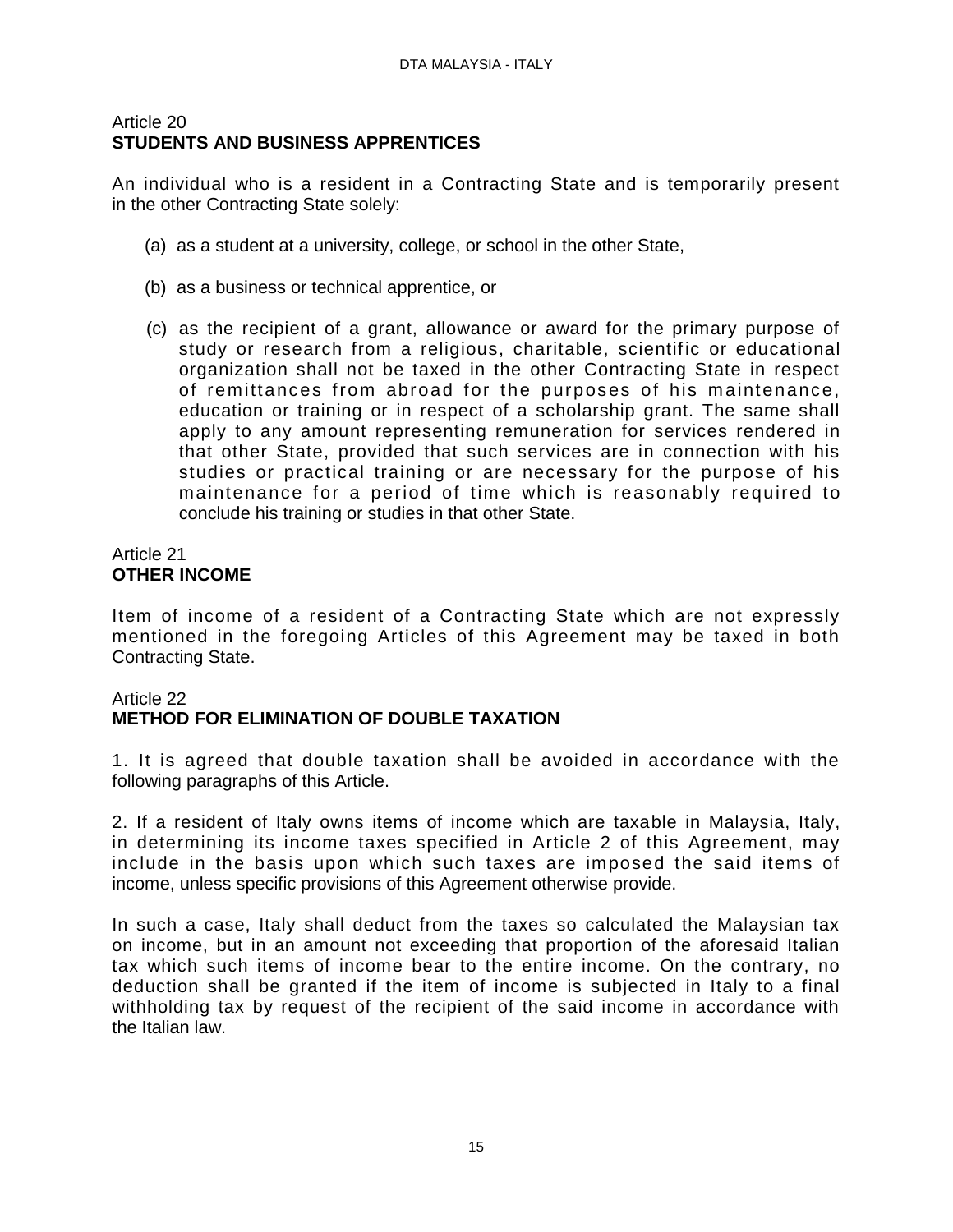3. In the case of Malaysia, subject to the provisions of the law of Malaysia regarding the allowance as a credit against Malaysian tax of tax payable in any country other than Malaysia, the amount of Italian tax payable under the law of Italy and in accordance with the provisions of this Agreement, by a resident of Malaysia in respect of income from sources within Italy shall be allowed as a credit against Malaysian tax payable in respect of such income, but in an amount not exceeding that proportion of Malaysian tax which such income bears to the entire income chargeable to Malaysian tax.

4. For the purposes of paragraphs 2 and 3 of this Article, where tax in relation to dividends, interest or royalties arising in a Contracting State is exempted or reduced for a limited period in accordance with the laws of that Contracting State, such tax which has been exempted or reduced shall be deemed to have been paid at an amount not exceeding:

- (a) 10 per cent of the gross amount of the dividends referred to in Article 10:
- (b) 15 per cent of the gross amount of the interest referred to in Article 11; and
- (c) 15 per cent of the gross amount of the royalties referred to in Article 12.

# Article 23 **LIMITATION OF RELIEF**

Where this Agreement provides (with or without other conditions) that income from sources in a Contracting State shall be exempt from tax, or taxed at a reduced rate in that State and under the laws in force in the other Contracting State the said income is subject to tax by reference to the amount thereof which is remitted to or received in that other State and not by reference to the full amount thereof, then the exemption or reduction of tax to be allowed under this Agreement in the first-mentioned State shall apply to so much of the income as is remitted to or received in that other State.

#### ARTICLE 24 **NON-DISCRIMINATION**

1. The nationals of a Contracting State shall not be subjected in the other Contracting State to any taxation or any requirement connected therewith which is other or more burdensome than the taxation and connected requirements to which nationals of that other State in the same circumstances are or may be subjected.

2. The taxation on a permanent establishment which an enterprise of a Contracting State has in the other Contracting State shall not be less favourably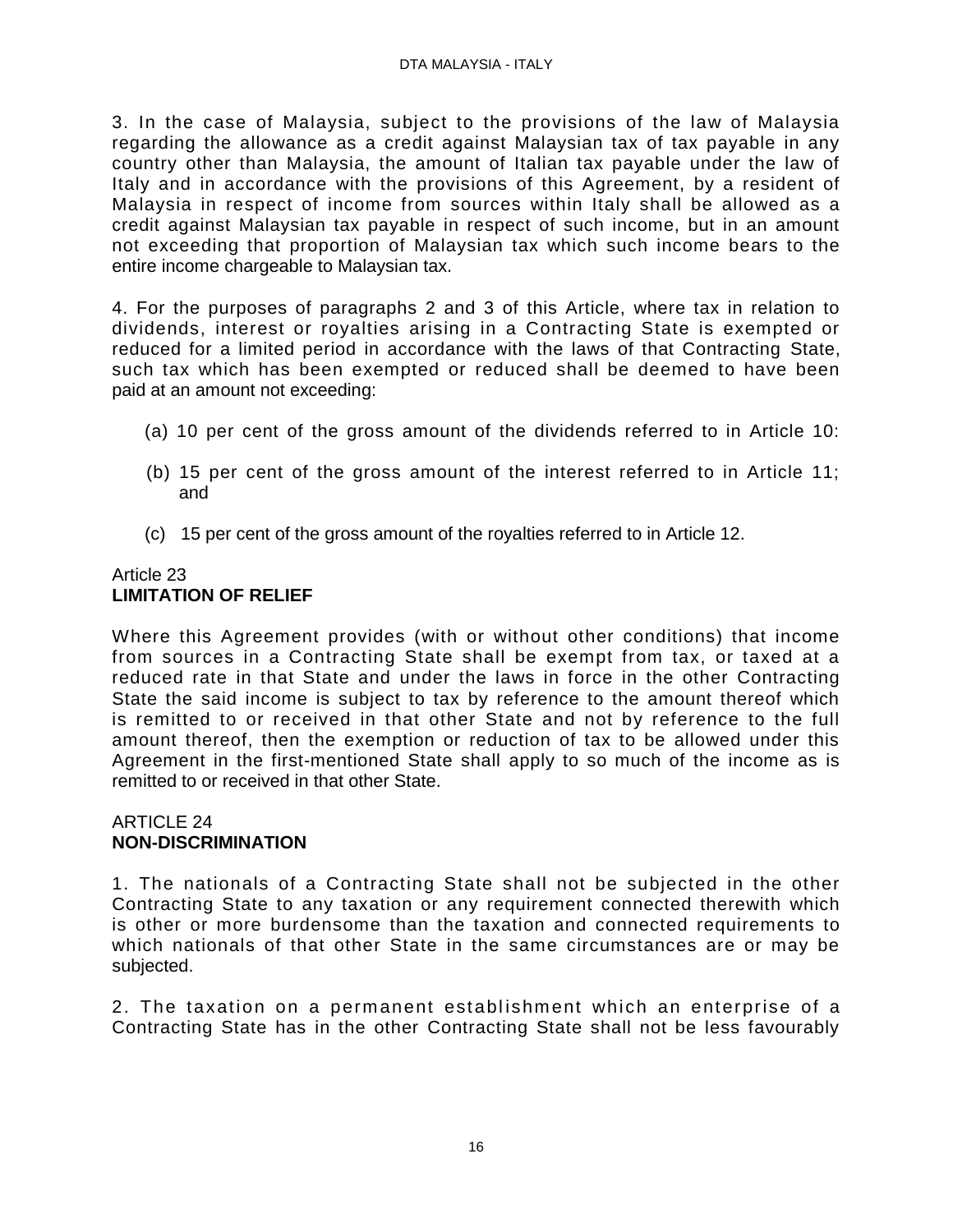levied in that other State than the taxation levied on enterprises of that other State carrying on the same activities.

3. Except where the provisions of Article 9, paragraph 8 of Article 11, or paragraph 7 of Article 12, apply, interest, royalties and other disbursements paid by an enterprise of a Contracting State to a resident of the other Contracting State shall, for the purpose of determining the taxable profits of such enterprise, be deductible under the same condition as if they had been paid to a resident of the first-mentioned State.

4. Enterprises of a Contracting State, the capital of which is wholly or partly owned or controlled, directly or indirectly, by one or more residents of the other Contracting State, shall not be subjected in the first-mentioned State to any taxation or any requirement connected therewith which is other or more burdensome than the taxation and connected requirements to which other similar enterprises of that first-mentioned State are or may be subjected.

5. Nothing contained in this Article shall be construed as obliging a Contracting State to grant to individuals not resident in that State any of the personal allowances, reliefs and reductions for tax purposes which are granted to individuals so resident.

6. In this Article the term "taxation" means taxes which are the subject of this Agreement.

### Article 25 **MUTUAL AGREEMENT PROCEDURE**

1. Where a resident of a Contracting State considers that the actions of one or both the Contracting States result or will result for him in taxation not in accordance with this Agreement, he may, notwithstanding the remedies provided by the taxation laws of those States, present his case to the competent authority of the Contracting State of which he is a resident or, if his case comes under paragraph 1 of Article 24, to that of the Contracting States of which he is a national.

2. The competent authority shall endeavour, if the objections appear to it to be justified and if it is not itself able to arrive at an appropriate solution, to resolve the case by mutual agreement with the competent authority of the other Contracting State, with a view to the avoidance of taxation not in accordance with the Agreement.

3. The competent authorities of the Contracting States shall endeavour to resolve by mutual agreement any difficulties or doubts arising as to the interpretation or application of the Agreement.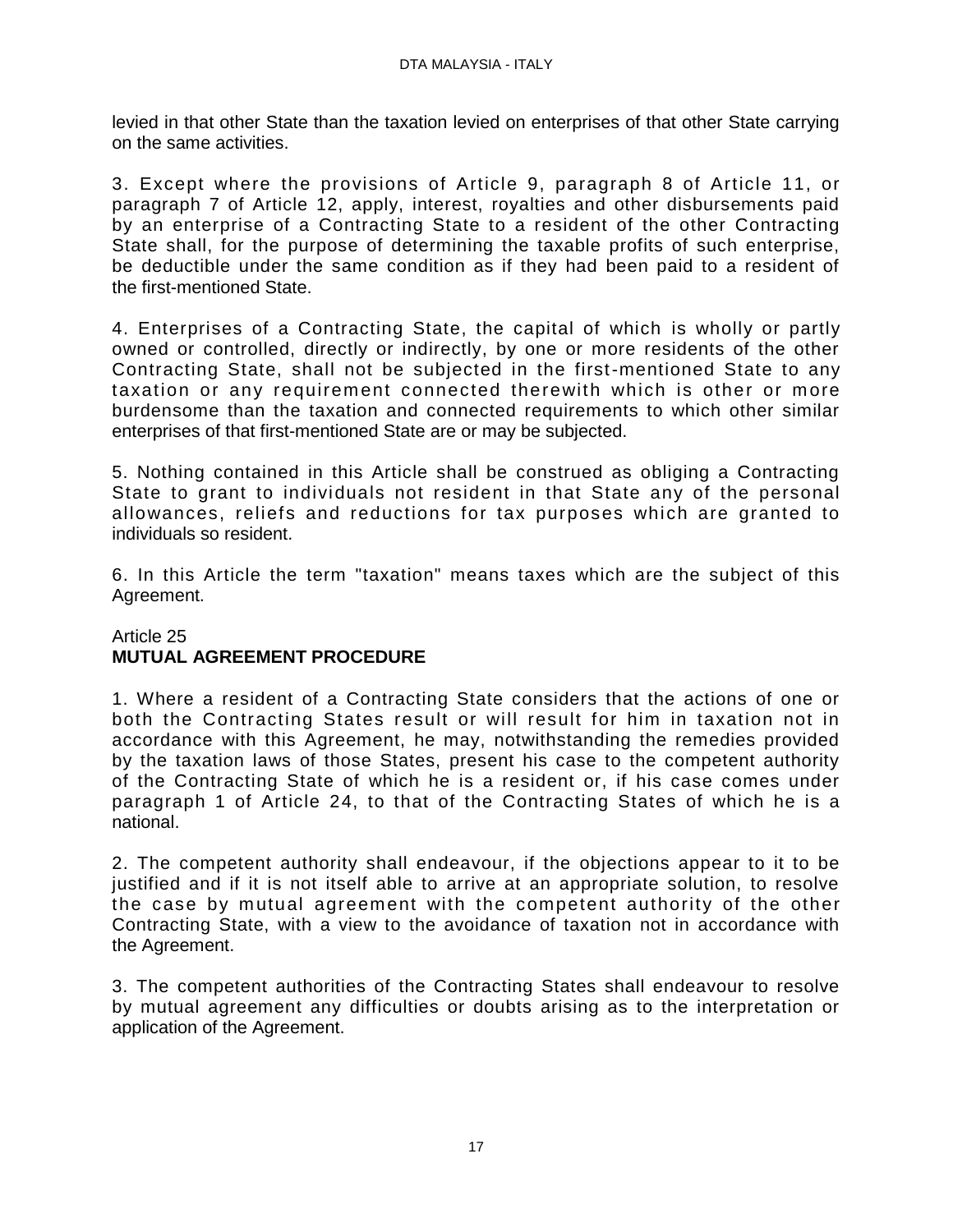4. The competent authorities of the Contracting States may communicate with each other directly for the purpose of reaching an agreement in the sense of the preceding paragraphs.

## Article 26 **EXCHANGE OF INFORMATION**

1. The competent authorities of the Contracting States shall, upon request, exchange such information as is necessary for carrying out the provisions of this Agreement or for the prevention of fraud or fiscal evasion in relation to the taxes which are the subject of this Agreement. Any information so exchanged shall be treated as secret and shall not be disclosed to any persons or authorities other than those, including a court or administrative body, concerned with the assessment, collection, enforcement or prosecution in respect of those taxes or the determination of appeals in relations thereto.

2. In no case shall the provisions of paragraph 1 of this Article be construed so as to impose on a Contracting State the obligation:

- (a) to carry out administrative measures at variance with the laws or the administrative practice of that or of the other Contracting State;
- (b) to supply particulars which are not obtainable under the laws or in the normal course of the administration of that or of the other Contracting State;
- (c) to supply inform ation which would disclose any trade, business, industrial, commercial or professional secret or trade process, or information the disclosure of which would be contrary to public policy (ordre public).

## Article 27

# **DIPLOMATIC AND CONSULAR OFFICIALS**

Nothing in this Agreement shall affect the fiscal privileges of diplomatic or consular officials under the general rules of international law or under the provisions of special agreements.

#### Article 28 **REFUNDS**

1. Taxes withheld at the source in a Contracting State shall be refunded by request of the taxpayer if the right to collect the said taxes is affected by the provisions of this Agreement.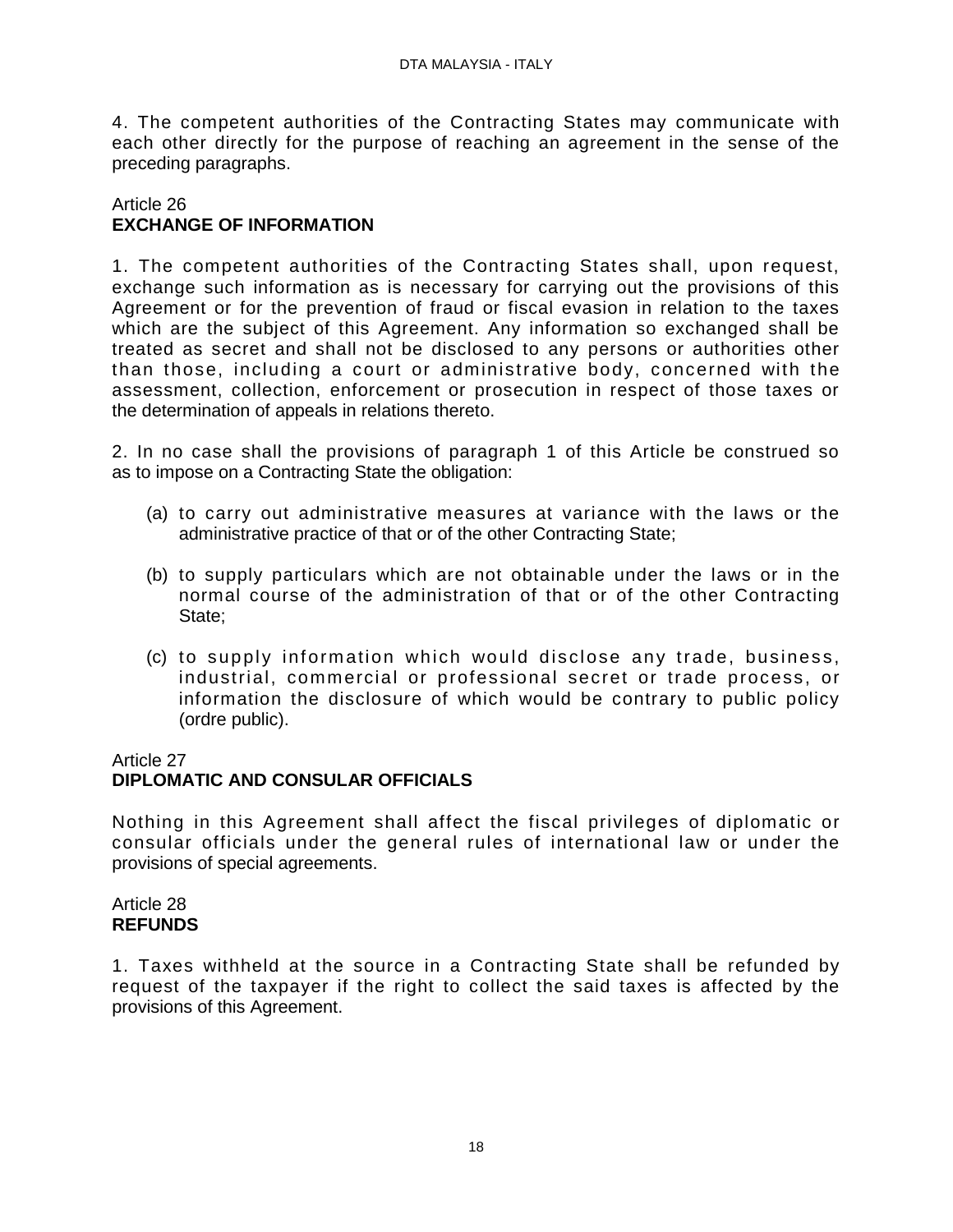2. Claims for refund, which shall be presented within the time limit fixed by the law of the Contracting State which is obliged to make the refund, shall be accompanied by an official certificate of the Contracting State of which the taxpayer is a resident certifying the existence of the conditions required to be entitled to the application of the allowances provided for by this Agreement.

3. The competent authorities of the Contracting States shall by mutual agreement settle the mode of application of this Article, in accordance with the provisions of the Article 25 of this Agreement.

#### Article 29 **ENTRY INTO FORCE**

1. Each of the Contracting States shall notify to the other the completion of the procedure required by its laws for the bringing into force of this Agreement. This Agreement shall enter into force on the date of the latter of these notifications and shall thereupon have effect:

(a) in Italy:

in respect of income assessable for the taxable period commencing on or after the 1st January 1977 and subsequent taxable periods;

(b) in Malaysia:

in respect of income for the year 1977 or accounting year ending not later than the 31st December 1977 and assessable for the year of assessment commencing on the 1st January 1978 and subsequent years of assessment.

2. Claims for refund or credits arising in accordance with this Agreement in respect of any tax payable before the entry into force of this Agreement by residents of either of the Contracting States shall be lodged within two years from the date of entry into force of this Agreement or from the date the tax was charged whichever is later. Nothing herein contained shall reduce any longer time limit available to such resident for this purpose under the law of the Contracting State of which he is a resident.

### Article 30 **TERMINATION**

This Agreement shall remain in force indefinitely but either of the Contracting States may terminate the Agreement, through diplomatic channels, by giving to the other Contracting State, notice of termination not later than the 30<sup>th</sup> June of any calendar year from the third year from the year in which the Agreement entered into force. In such event, the Agreement shall cease to have effect: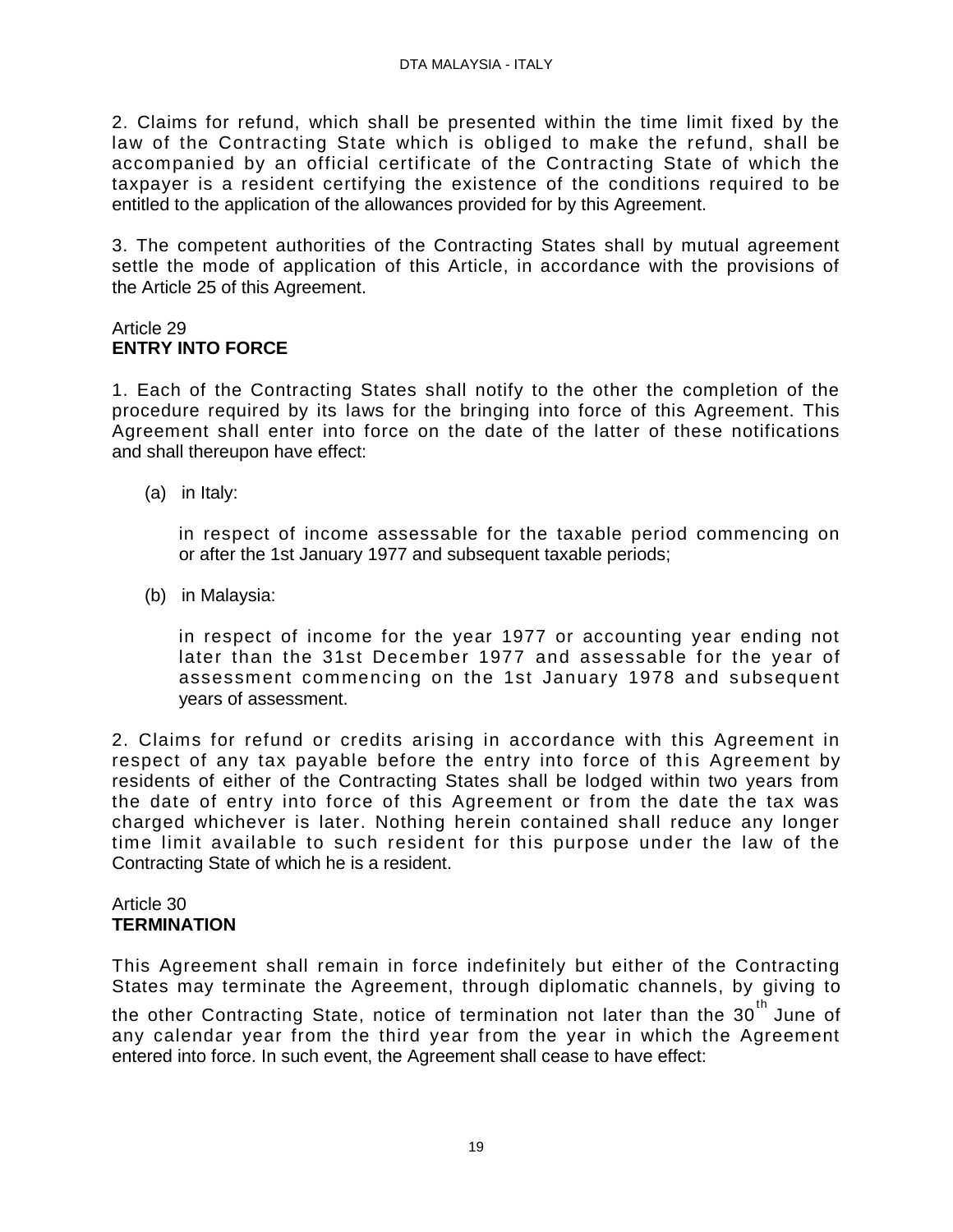(a) in Italy:

in respect of income assessable for the taxable periods commencing on or after the 1st January in the calendar year following that in which the notice of termination is given;

b) in Malaysia:

in respect of income assessable for the year of assessment commencing on the 1st January in the second calendar year following that in which the notice of termination is given and subsequent years of assessment.

IN WITNESS WHEREOF the undersigned, duly authorized thereto by their respective Governments, have signed the present Agreement.

Done in duplicate at Kuala Lumpur this 28th day of January 1984 each in the Italian, Bahasa Malaysia and English languages the three texts being equally authoritative and in case there is any divergence of interpretation, the English text shall prevail.

Malaysia the Republic of Italy

On behalf of the Government of Contract Contract Contract Contract Contract Contract On behalf of the Government of

## **PROTOCOL**

At the time of signing the Agreement between the Government of Malaysia and the Government of the Republic of Italy for the avoidance of double taxation and the prevention of fiscal evasion with respect to taxes on income, the undersigned have agreed that the following provisions shall form an integral part of the Agreement.

It is understood that:

- (a) with reference to Article 2, paragraph 1(a), the expression "withholding taxes at the source" means the final withholding taxes;
- (b) with reference to Article 7, paragraph 3, the expression "expenses which are incurred for the purposes of the permanent establishment" means the expenses directly connected with the activity of the permanent establishment;
- (c) with reference to Article 8, an enterprise of a Contracting State deriving income from the operation of ships or aircraft in international traffic shall not be subject to any local income tax imposed in the other Contracting State;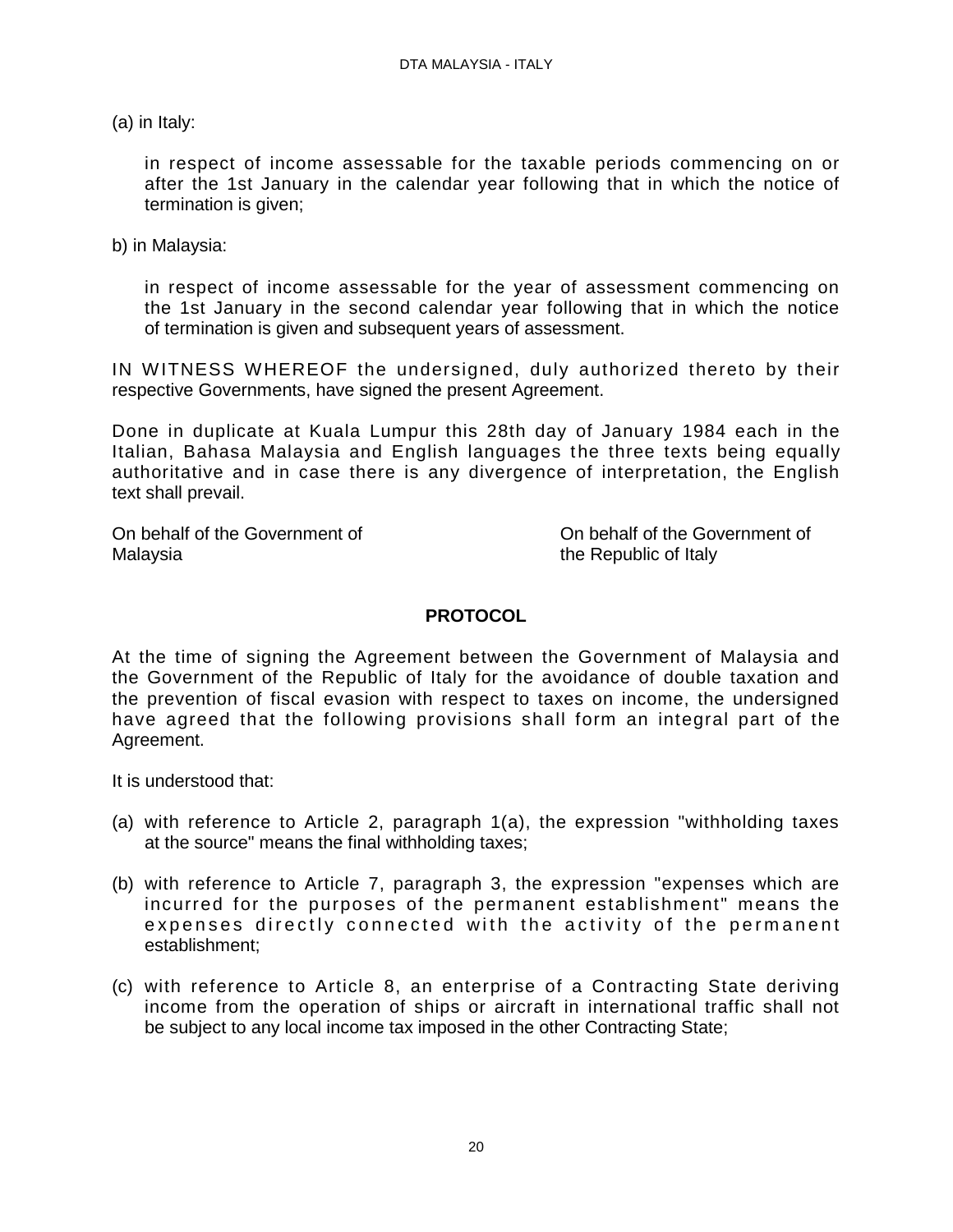- (d) with reference to Article 10, in accordance with the law of Malaysia dividends paid by a company which is resident of Malaysia shall include dividends paid by a company which is a resident of Singapore which for purpose of those dividends has declared itself to be a resident of Malaysia, but shall not include dividends paid by a company which is a resident of Malaysia which for the purpose of those dividends has declared itself to be a resident of Singapore;
- (e) with reference to Article 11, paragraph 3, the expression "approved loan" or "long-term loan" shall have the meaning that it has under Section 2(1) of the Income Tax Act 1967 of Malaysia (as amended);
- (f) with reference to Article 12, paragraph 3, the term "approved industrial royalties" means royalties as defined in paragraph 4 which are approved and certified by the competent authority of Malaysia as payable for the purpose of promoting industrial development in Malaysia and which are payable by an enterprise which is wholly or mainly engaged in activities falling within one of the following classes:
	- (a) manufacturing, assembling or processing;
	- (b) construction, civil engineering or shipbuilding; or
	- (c) electricity, hydraulic power, gas or water supply;
	- (g) with reference to Article 20, the expression "services rendered" in the case of a student means any part-time employment;
	- (h) with reference to Article 22, paragraph 4, interest which is exempted from tax by Malaysia in respect of an approved loan or a long-term loan in accordance with Article 11, paragraph 3, shall be regarded as exempted for a limited period during the period of such loan;
	- (i) with reference to Article 24, nothing contained therein shall be construed as obliging a Contracting State to grant to nationals of the other Contracting State not resident in the first-mentioned State those personal allowances, reliefs and reductions for tax purposes which are by law available only to nationals of the first-mentioned State or to such other persons specified therein who are not resident in that State;
	- (j) with reference to Article 24, paragraph 3, nothing contained therein shall be construed as preventing Malaysia from not giving any deduction in respect of any interest, royalties and other disbursements incurred by an enterprise if the appropriate tax has not been withheld according to the taxation laws of Malaysia;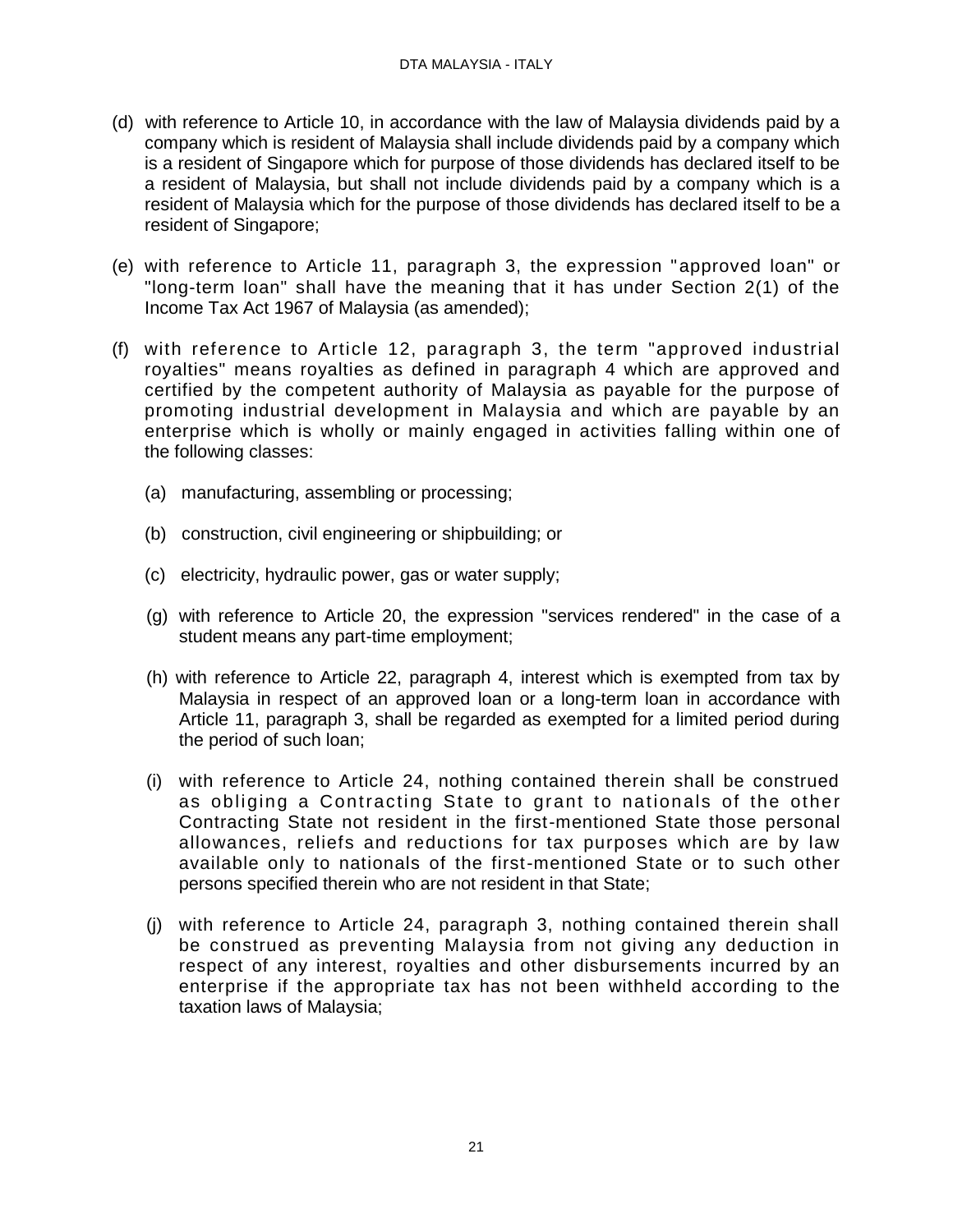- (k) with reference to Article 25, paragraph 1, the expression "notwithstanding the remedies provided by the taxation laws" means that the mutual agreement procedure is not an alternative to the proceedings of either Contracting State which shall have been initiated within the time limit of the respective national laws;
- (l) the provisions of paragraph 3 of Article 28 shall not prevent the competent authorities of the Contracting States from carrying out, by mutual agreement, other procedures for the deductions of taxes provided for in this Agreement.

Done in duplicate at Kuala Lumpur this 28th day of January 1984 each in the Italian, Bahasa Malaysia and English languages the three texts being equally authoritative and in case there is any divergence of interpretation, the English text shall prevail.

# **EXCHANGE OF NOTES**

Excellency,

I have the honour to refer to the Agreement signed today between Malaysia and Italy for the avoidance of double taxation and to propose on behalf of the Government of the Republic of Italy that:

- (a) the film-hire duty imposed by Malaysia under the Cinematograph Film-Hire Duty Act 1965 (which in this context is deemed to be a tax on cinematograph film royalties) shall not exceed 15% of the gross amount of the film rental;
- (b) if the Government of Malaysia in any Agreement concluded with other OECD countries limits the rate of tax on cinematograph films or tapes for television or broadcasting to a rate less than fifteen per cent of the gross amount of the film rental, the two Governments shall consult each other with a view to modifying the rate of tax in order to extend the same treatment on a reciprocal basis. The Government of Malaysia shall inform the Government of Italy about any new Agreement with OECD countries which has a rate or tax which is less than fifteen per cent on such royalties, as soon as possible.

I have further the honour to propose that the present Note and Your Excellency's reply confirming the acceptance by the Government of Malaysia of the above proposal shall be regarded as constituting an Agreement that shall form an integral part of the Agreement for the avoidance of double taxation.

I avail myself of this opportunity to extend to Your Excellency the assurance of my highest consideration.